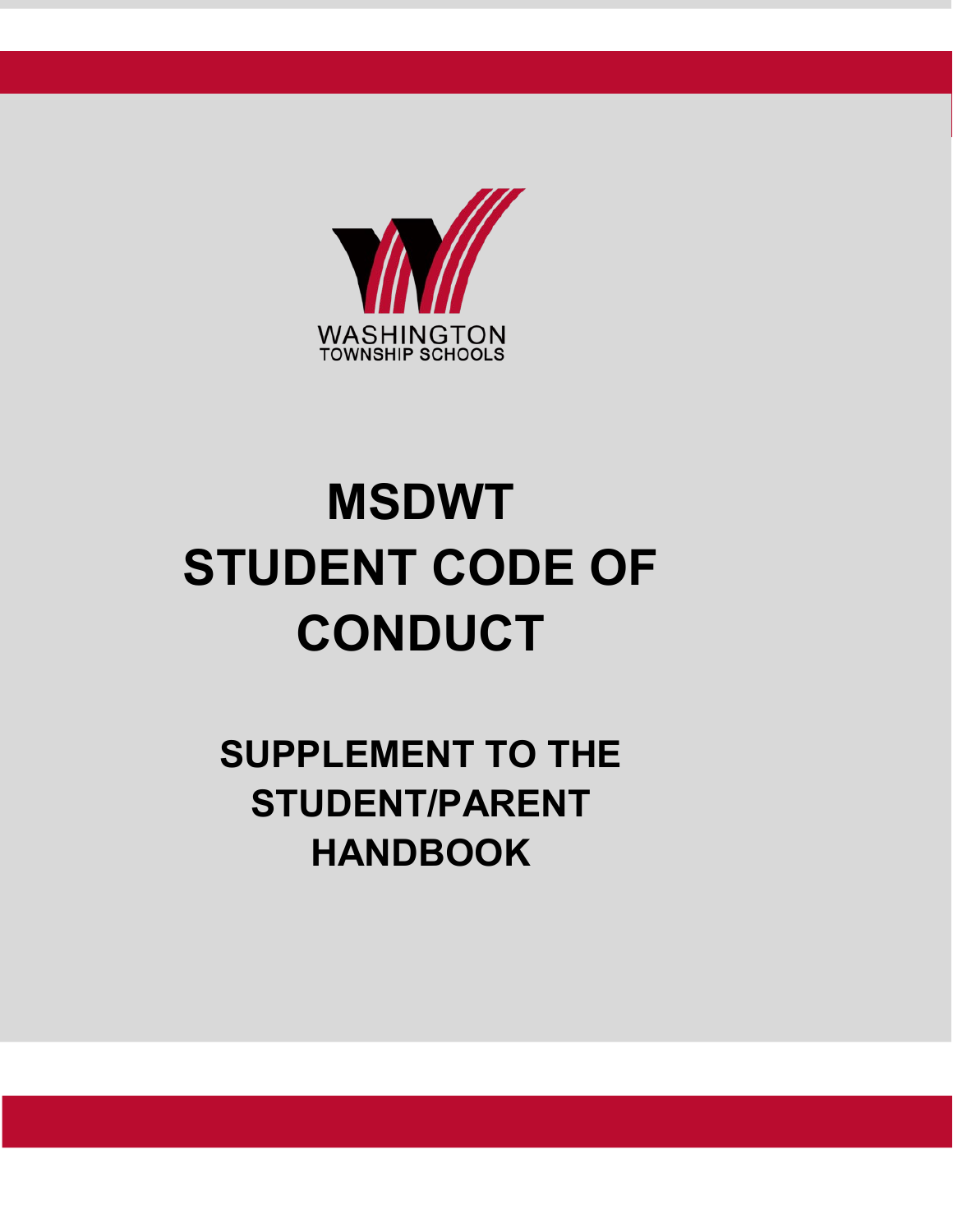# **TABLE OF CONTENTS**

**Revised May 2022**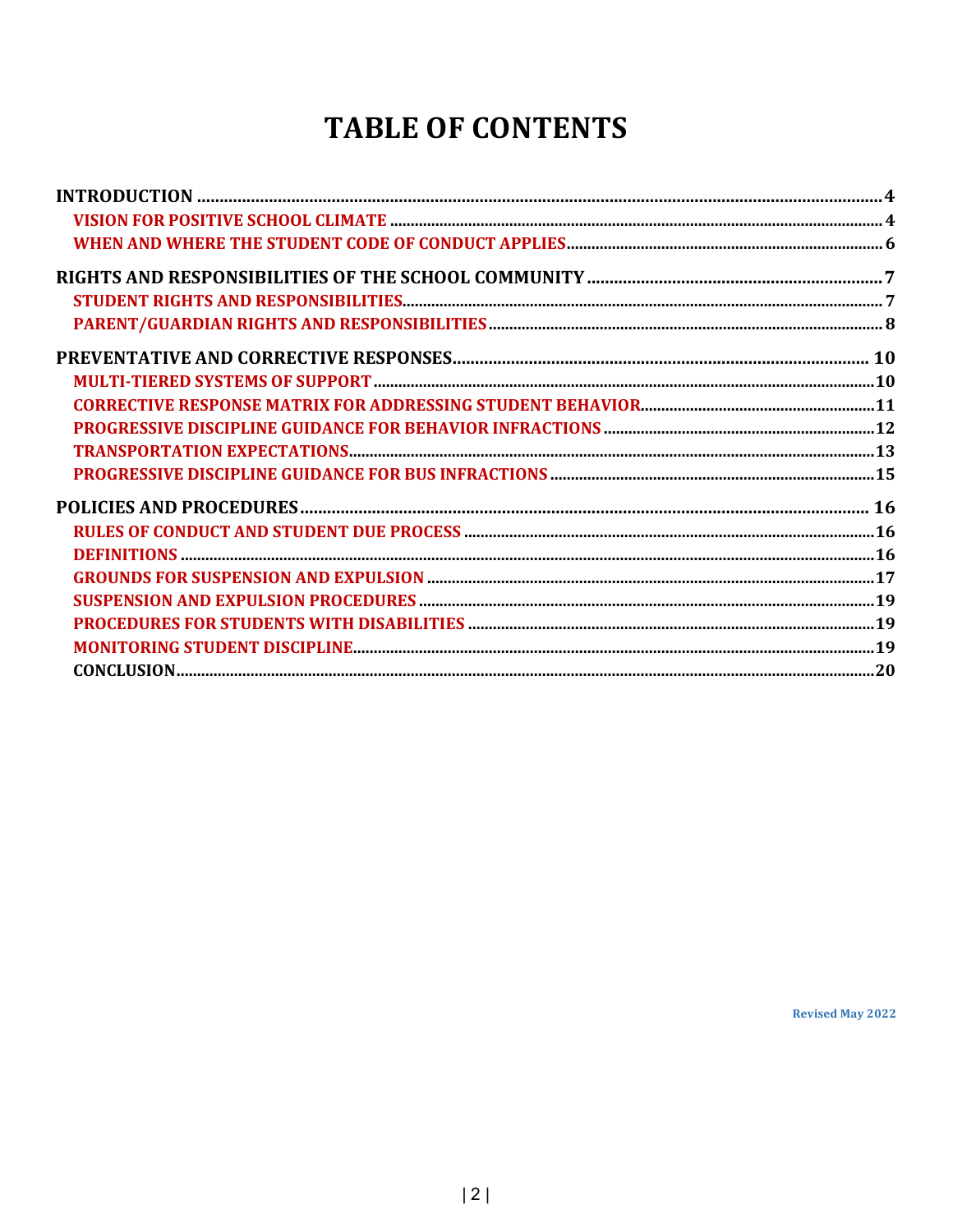# A message from Dr. Woodson, Superintendent of Schools



Dear Students, Parents and Staff:

The Metropolitan School District of Washington Township (MSDWT) has a commitment to ensure a safe and orderly learning environment for students and staff. Responsible behavior of our students, staff and visitors is essential to creating a safe learning environment in our schools. The Code of Conduct for Washington Township Schools serves as a set of expectations based on the concepts of safety, responsibility and respect to support the district mission.

MSDWT provides quality education for our students in schools built on a foundation of outstanding educators, administrators, school board members, and supportive parents. Our mission is to develop lifelong learners and globally-minded citizens by fostering the academic, creative, and social skills needed to achieve excellence in a multicultural environment. Our vision is to offer equitable, affirming and responsive schools to our community.

The Code of Conduct was created with staff input and consultation to ensure an effective support framework based on best practices. The Washington Township Board of Education approved the Code of Conduct at a public school board meeting and supports the principles outlined throughout the Code of Conduct.

Working collaboratively, we can provide a safe, positive and productive learning environment for students.

Sincerely,

*Dr. Nikki Woodson*

Superintendent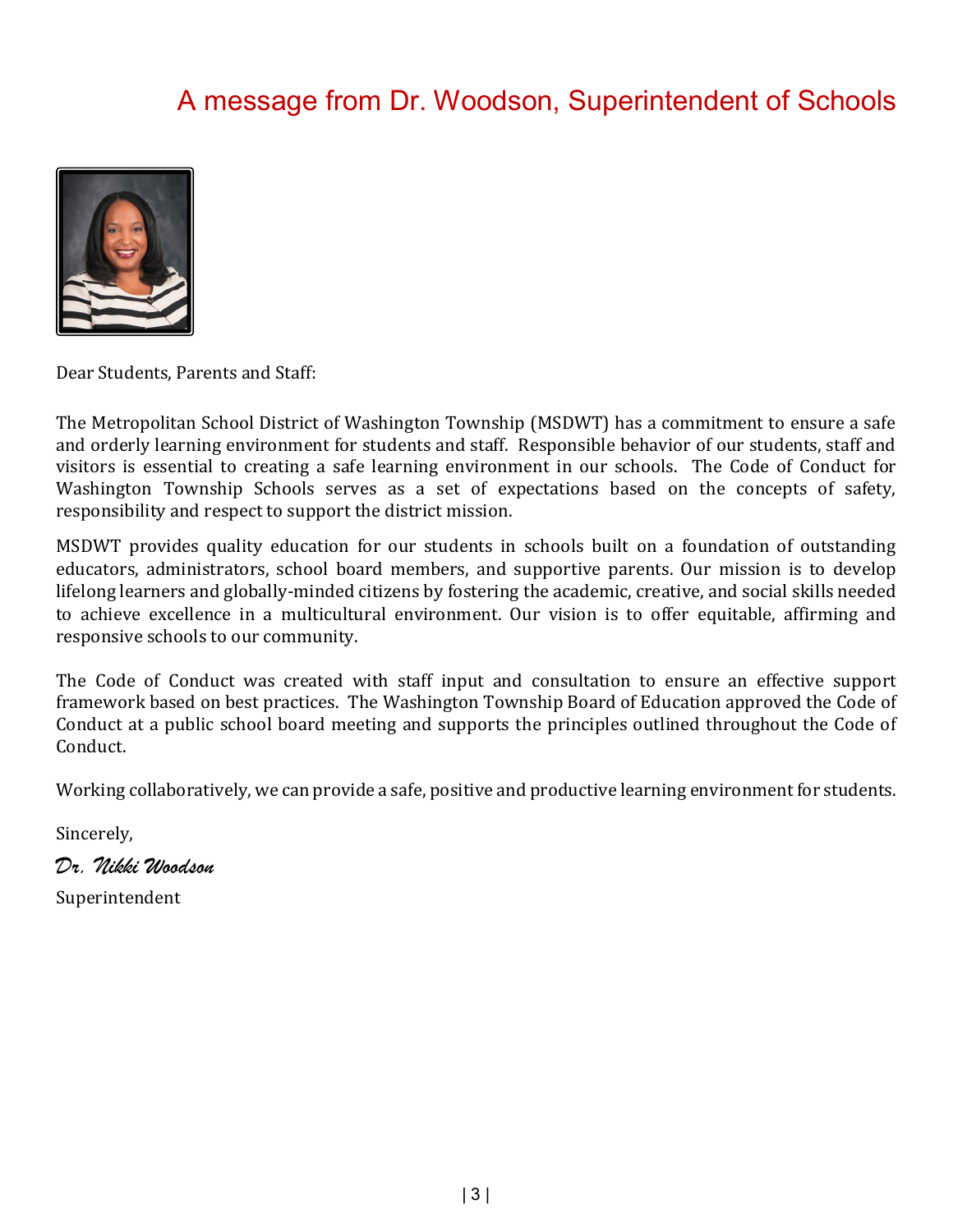# **INTRODUCTION**

### **VISION FOR POSITIVE SCHOOL CLIMATE**

We believe that equitable schools operate with a fundamental belief that every student in every classroom can and will elevate their learning to the highest potential if…

- 1. There are high expectations for culturally responsive, student-centered instruction.
- 2. Our students participate in a socially, physically, and intellectually safe learning community where their identities and voices are affirmed, valued, and represented.
- 3. A strong teacher and student learning partnership is cultivated with a balance of support, feedback and productive struggle to grow student independence and self-efficacy.
- 4. Our educators model a growth mindset and commit to purposeful collaboration and professional learning.

Successful implementation of the MSDWT mission will ultimately prepare students for further education, the workplace, and a lifetime of learning. Students will be:

- well-rounded with appropriate social emotional skills;
- critical readers, writers, and speakers using these skills to develop rich arguments that allow them to engage in meaningful dialogue with people with different perspectives in a variety of settings
- understand their own strengths and challenges as learners using a growth mindset, reflective practices like goal-setting based on their academic, organizational, and social needs in order to improve their scholarship;
- problem solvers using inquiry to solve real world problems in a collaborative and creative manner;
- able to explore multiple pathways to demonstrate understanding, as well as explore different careers and areas of interest through their studies;
- think critically about and stand up against social injustice;
- value the importance of a strong education and how it can lead to expanded opportunities later in life; and
- globally-minded citizens who are positive contributors to society Demonstrate a love of learning.

MSDWT supports students' development of these attributes using research-based best practices to strengthen engagement and relationships under the principle guidance of Be Safe, Be Respectful and Be Responsible. These principles provide an important foundation to guide behavior in an effort to fulfill the vision. When students have difficulty meeting these principles MSDWT commits to providing corrective responses to support students with their development, understanding and application of these principles.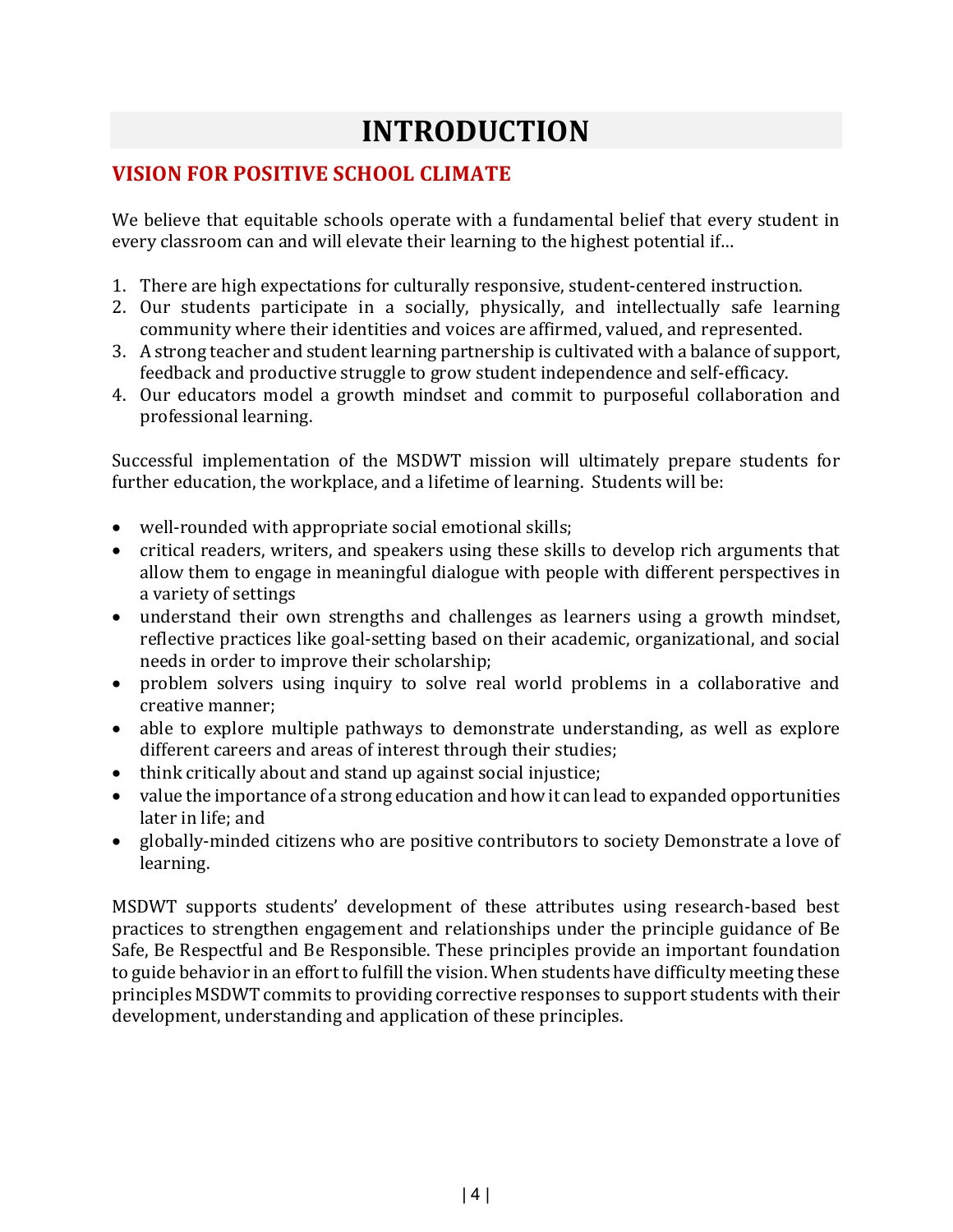#### **BE SAFE**

- Follow all school regulations and local, state, and federal laws, including those pertaining to possession, use, transmission, and/or selling of weapons, drugs, alcohol, tobacco products, cell phones, and other portable communication devices.
- Follow the rules of appropriate bus behavior as described in the transportation rules and regulations to ensure the safety and welfare of themselves and others.
- Refrain from and report fighting or any other act of violence against person or property.

#### **BE RESPECTFUL**

- Show respect and consideration for self, others, and property at all times. Exhibit cooperative behavior toward peers, teachers, administrators, bus drivers, other members of the staff, and volunteers. Take responsibility for learning by being on time to class, by being prepared with assignments and materials, by participating in class activities, by actively listening, and by making their best effort.
- Refrain from language that is profane, inflammatory, degrading, or that provokes disruptive behavior.
- Demonstrate appropriate behavior, good citizenship, and sportsmanship while participating in or attending any school-sponsored event or after-school activity.

#### **BE RESPONSIBLE**

- Demonstrate academic honesty.
- Attend school daily and remain for the entire school day. Arrive on time to all classes.
- Dress in a manner that is conducive to the learning environment.
- Refrain from and report bullying and/or harassment of any kind.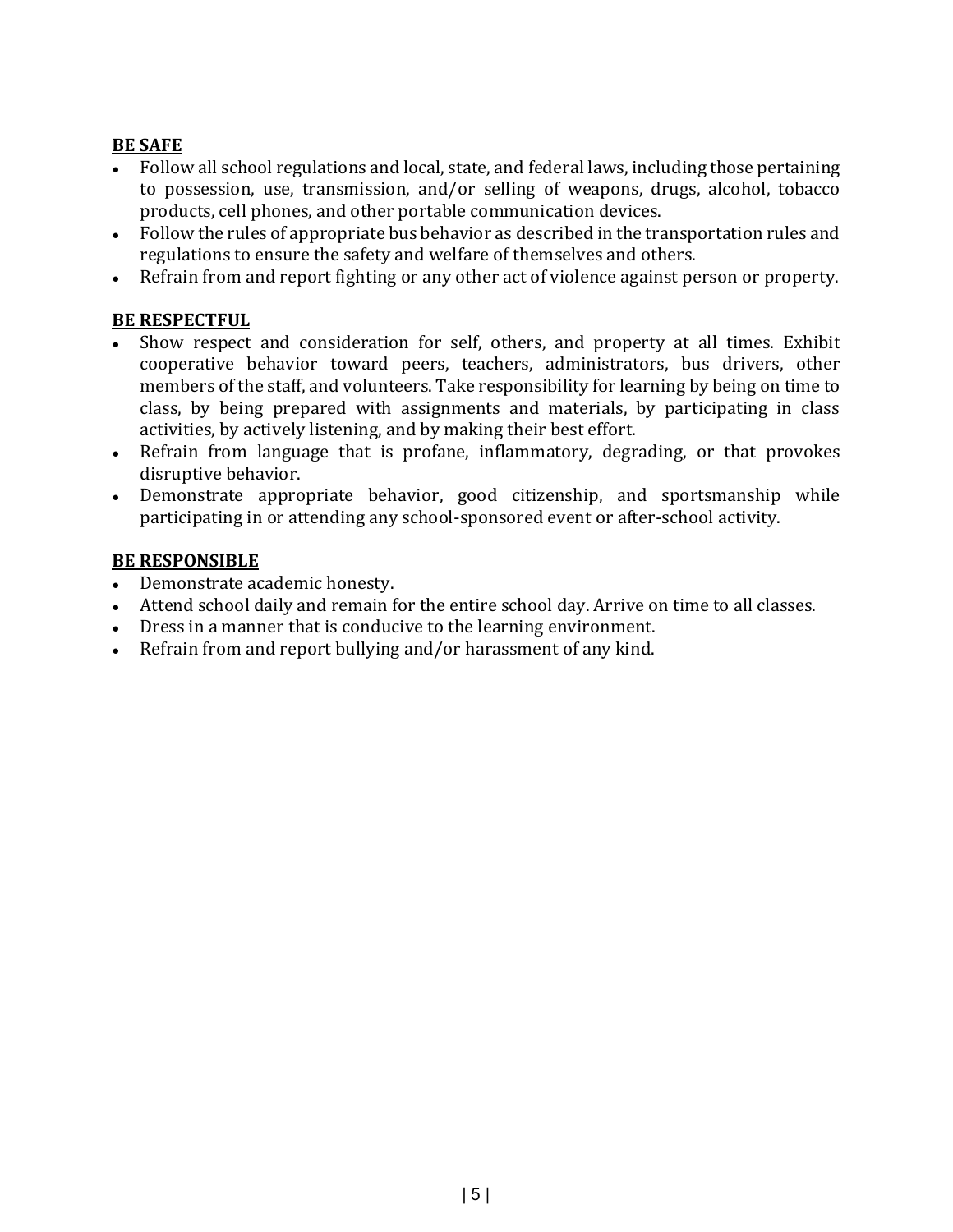The Student Code of Conduct (SCC) is important for all members of the school community to read and understand. When all partners know, understand and follow the SCC, they will help schools be safe, respectful and productive places for all to learn and thrive.

**Students:** The SCC is your guide for behavior at school. Your principal, teachers, and other staff members will help you learn and understand the behaviors that are expected of you at school. The SCC describes behaviors that are expected at school and explains the consequences if you behave inappropriately. If you follow the SCC, you will be helping your school be a safe, respectful, and productive place for you and your classmates to learn.

**Parents/Families/Guardians:** The SCC is your guide for understanding the principles that are expected of your child while at school and the steps that will be taken if your child behaves inappropriately. Please read the SCC with your child and discuss any questions with the school principal. If you have concerns about your child's safety or behavior, please talk with your school principal so that you and the school staff can cooperate to help your child succeed.

**School Staff:** The SCC is your guide for supporting positive student behavior at school and understanding the steps that may be taken if a student demonstrates inappropriate behavior. If you have concerns about safety or the school's climate, please talk to your school principal or district administrator in order to identify ways to support the implementation of a safe and orderly learning and work environment that meets your needs.

#### **WHEN AND WHERE THE STUDENT CODE OF CONDUCT APPLIES**

The SCC applies to students at all times while they are on school property during school hours and immediately before and after school and at any school-sponsored event, including field trips. Incidents that occur off school grounds are generally not addressed by the SCC, however if it is determined that students have engaged in cyberbullying during non-school hours and the behavior seriously affects the climate and safety of other students in the school, administrators may implement intervention or disciplinary responses included in the MSDWT Student Code of Conduct.

MSDWT recognizes that additional steps must be taken when students with disabilities are disciplined. The SCC requires principals and school staff to follow state and federal laws concerning the discipline of students with disabilities. MSDWT is also committed to providing a free and appropriate education unhindered because of race, religion, national origin, gender, gender identity, sexual orientation, disability, economic status, and other personal characteristics or any reason not related to their individual capabilities.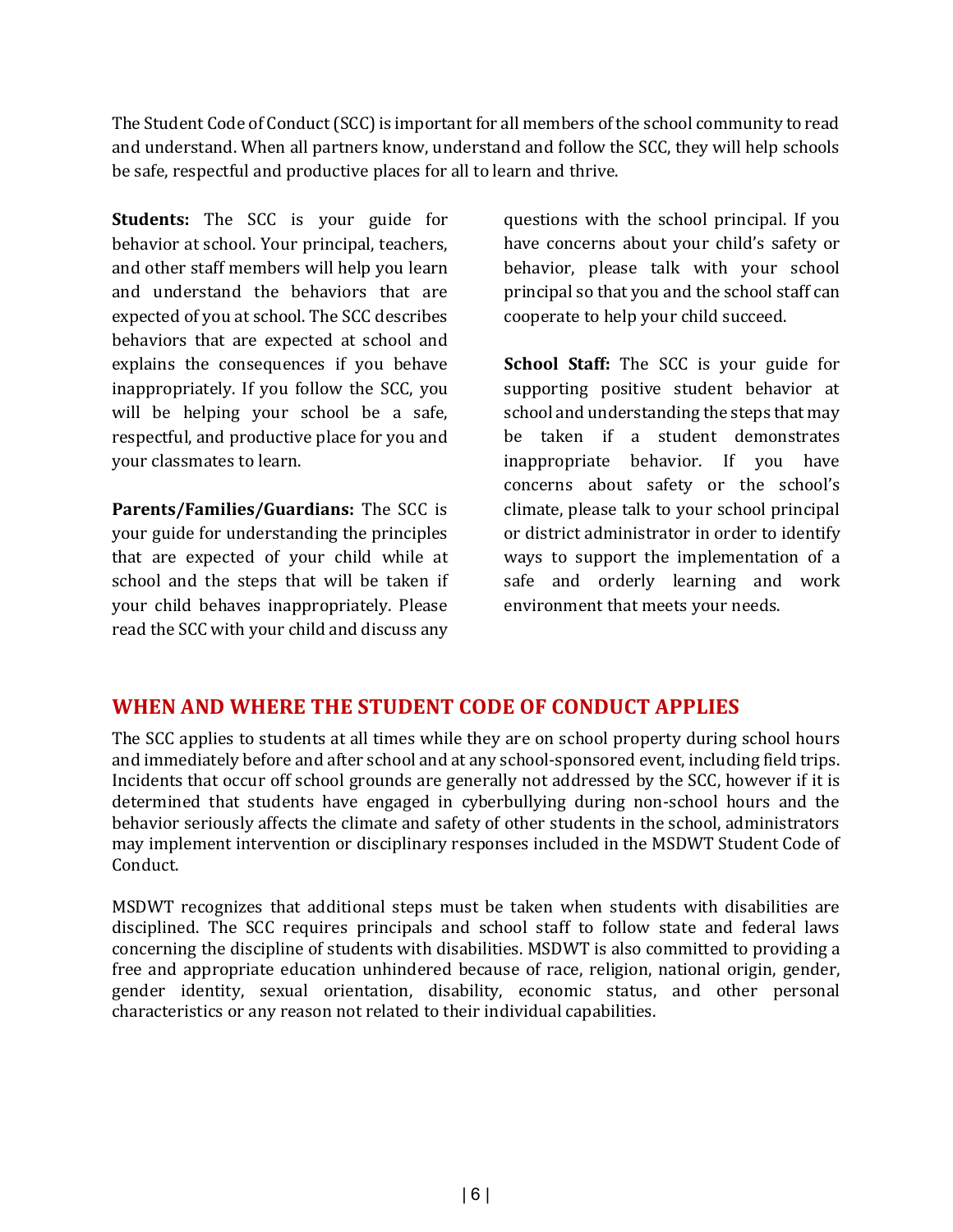# **RIGHTS AND RESPONSIBILITIES OF THE SCHOOL COMMUNITY**

MSDWT is committed to creating positive school climates where students, parents/ guardians, and all staff work together respectfully to maintain a safe and orderly learning environment focused on teaching and learning. Students have a right to a disciplinary process that is consistent, fair, and equitably applied. Our schools are the safest and the most successful when everyone - students, parents/guardians, and staff alike - hold a set of responsibilities that promotes successful collaboration and respect for each other's roles, and all are invested in preventative and restorative discipline practices.

| <b>Student Rights</b>                                                                                                                                                                                                                                                                                                                                                                                                                                                                                                                                                                                                                                                                                                                                                                                                                                                                                                     | <b>Student Responsibilities</b>                                                                                                                                                                                                                                                                                                                                                                                                                                                                                                                                                                                                                                                                                                                                                                                                                                             |
|---------------------------------------------------------------------------------------------------------------------------------------------------------------------------------------------------------------------------------------------------------------------------------------------------------------------------------------------------------------------------------------------------------------------------------------------------------------------------------------------------------------------------------------------------------------------------------------------------------------------------------------------------------------------------------------------------------------------------------------------------------------------------------------------------------------------------------------------------------------------------------------------------------------------------|-----------------------------------------------------------------------------------------------------------------------------------------------------------------------------------------------------------------------------------------------------------------------------------------------------------------------------------------------------------------------------------------------------------------------------------------------------------------------------------------------------------------------------------------------------------------------------------------------------------------------------------------------------------------------------------------------------------------------------------------------------------------------------------------------------------------------------------------------------------------------------|
| Students have the right to                                                                                                                                                                                                                                                                                                                                                                                                                                                                                                                                                                                                                                                                                                                                                                                                                                                                                                | Students have the responsibility to                                                                                                                                                                                                                                                                                                                                                                                                                                                                                                                                                                                                                                                                                                                                                                                                                                         |
| A public education unhindered because of race,<br>religion, national origin, gender, gender<br>identity, sexual orientation, disability, economic<br>status, and other personal characteristics or any<br>reason not related to their<br>individual<br>capabilities.<br>An orderly,<br>safe school and classroom<br>environment that will promote learning for all<br>students.<br>Be treated courteously, fairly and respectfully<br>by other students and school staff.<br>Be informed about the reason for a disciplinary<br>decision.<br>Have school staff or an administrator present if<br>police are called and have a parent or guardian<br>notified of the nature of the investigation and<br>other details as appropriate.<br>Receive staff responses that address their<br>social/emotional needs.<br>Be explicitly taught how they can best<br>demonstrate positive behavior and follow<br>expected routines. | Attend school daily, be on time, be prepared for<br>class, and complete assignments to the best of<br>their ability.<br>Be responsible for the decisions they make in the<br>classroom and at school related activities.<br>Know and follow school rules and instructions<br>given by all school staff.<br>Tell school staff about any dangerous behavior<br>or activity that occurs on school grounds or off<br>school grounds if it may result in disruption to<br>the educational setting.<br>Keep parents or guardians informed of school-<br>related issues and give them any materials<br>intended for parents or guardians sent home<br>with students by the school.<br>Respect school property, community property,<br>and the property of others.<br>Ensure that their conduct contributes to a safe<br>environment while being transported to and<br>from school. |

#### **STUDENT RIGHTS AND RESPONSIBILITIES**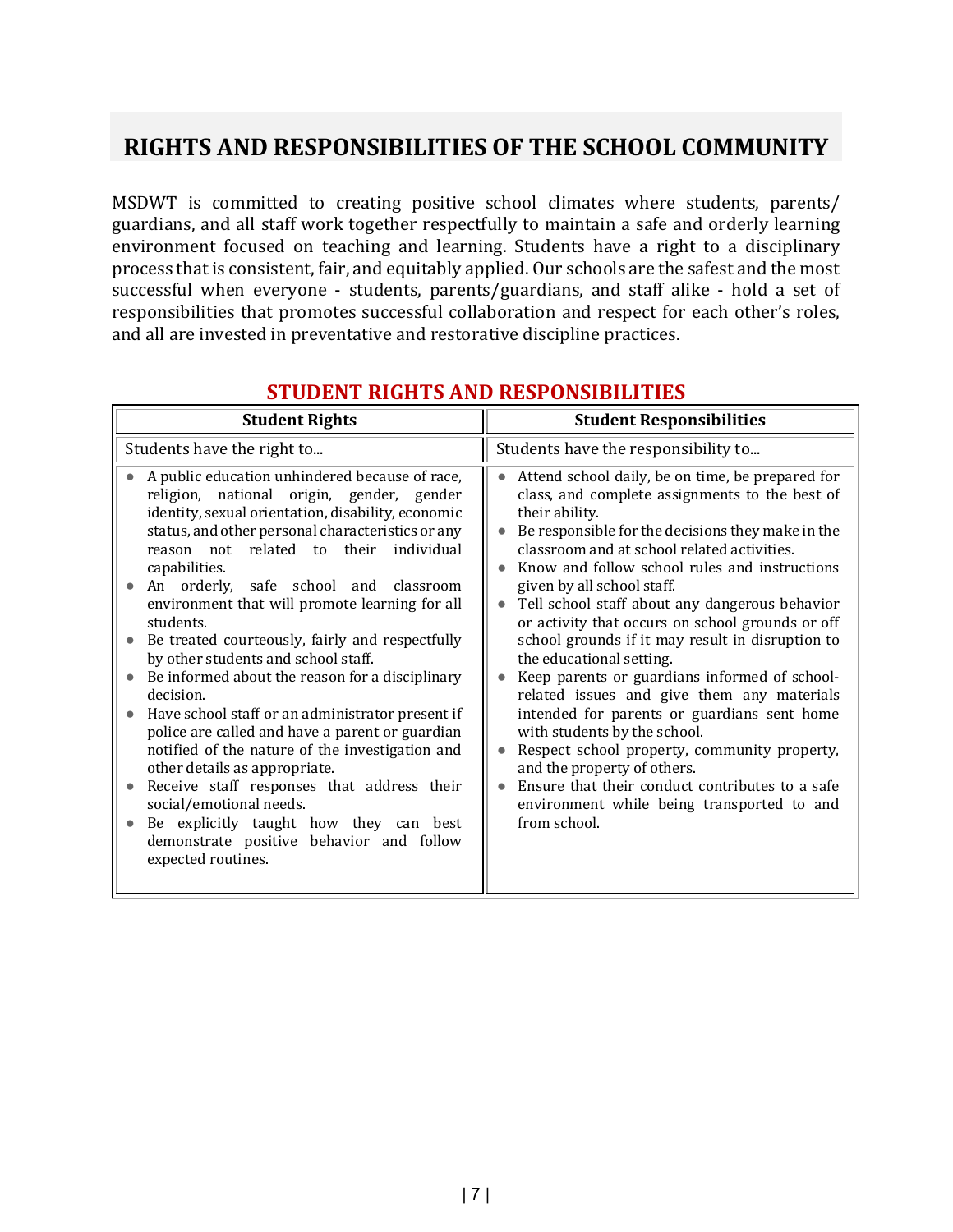# **PARENT/GUARDIAN RIGHTS AND RESPONSIBILITIES**

| <b>Parent/Guardian Rights</b>                                                                                                                                                                                                                                                                                                                                                                                                                                                                                                                                                                                                                                                                                                                                                                                                                                                                                                                                                                                                                                                                                                                                                                                                                                                                                                                                                                                                                                                                                                                                                                                                                                                                                                                                        | <b>Parent/Guardian Responsibilities</b>                                                                                                                                                                                                                                                                                                                                                                                                                                                                                                                                                                                                                                                                                                                                                                                                                                                                                                                                                                                                                                                                                                                                                                                                                                        |
|----------------------------------------------------------------------------------------------------------------------------------------------------------------------------------------------------------------------------------------------------------------------------------------------------------------------------------------------------------------------------------------------------------------------------------------------------------------------------------------------------------------------------------------------------------------------------------------------------------------------------------------------------------------------------------------------------------------------------------------------------------------------------------------------------------------------------------------------------------------------------------------------------------------------------------------------------------------------------------------------------------------------------------------------------------------------------------------------------------------------------------------------------------------------------------------------------------------------------------------------------------------------------------------------------------------------------------------------------------------------------------------------------------------------------------------------------------------------------------------------------------------------------------------------------------------------------------------------------------------------------------------------------------------------------------------------------------------------------------------------------------------------|--------------------------------------------------------------------------------------------------------------------------------------------------------------------------------------------------------------------------------------------------------------------------------------------------------------------------------------------------------------------------------------------------------------------------------------------------------------------------------------------------------------------------------------------------------------------------------------------------------------------------------------------------------------------------------------------------------------------------------------------------------------------------------------------------------------------------------------------------------------------------------------------------------------------------------------------------------------------------------------------------------------------------------------------------------------------------------------------------------------------------------------------------------------------------------------------------------------------------------------------------------------------------------|
| Parents/Guardians have the right to                                                                                                                                                                                                                                                                                                                                                                                                                                                                                                                                                                                                                                                                                                                                                                                                                                                                                                                                                                                                                                                                                                                                                                                                                                                                                                                                                                                                                                                                                                                                                                                                                                                                                                                                  | Parents/Guardians have the responsibility to                                                                                                                                                                                                                                                                                                                                                                                                                                                                                                                                                                                                                                                                                                                                                                                                                                                                                                                                                                                                                                                                                                                                                                                                                                   |
| Be actively involved in their children's<br>$\bullet$<br>education.<br>Be treated courteously, fairly and respectfully<br>$\bullet$<br>by all school staff.<br>Have access to information about the policies<br>$\bullet$<br>of the Board and be provided procedural<br>safeguards that relate to their children's<br>education.<br>Get regular reports, written, oral, electronic<br>$\bullet$<br>(via email/phone) from school staff regarding<br>their children's academic progress<br>or<br>behavior, including but not limited to report<br>cards, behavior progress<br>reports<br>and<br>conferences.<br>Visit their child's classroom by pre-arranging<br>$\bullet$<br>a mutually-agreed upon time with the teacher.<br>Receive information and prompt notification<br>$\bullet$<br>of inappropriate or disruptive behaviors by<br>their children and disciplinary actions taken<br>by school staff.<br>Have access to information and be provided<br>$\bullet$<br>procedural safeguards about due process for<br>disciplinary<br>matters<br>concerning<br>their<br>children,<br>including<br>information<br>on<br>conferences and appeals.<br>Receive information from school staff about<br>ways to improve their children's academic or<br>behavioral progress, including but not limited<br>counseling,<br>tutoring,<br>after-school<br>to<br>programs, academic programs and mental<br>health services within MSDWT and the<br>community.<br>Receive information about services for<br>$\bullet$<br>disabilities<br>English<br>students with<br>and<br>language learners, when applicable.<br>Request school communication be translated<br>into their native language.<br>Serve as collaborative<br>decision-making<br>partners alongside school staff. | Make sure their children attend school regularly<br>$\bullet$<br>and on time and report any absences to the<br>school.<br>Tell school officials about any concerns or<br>complaints in a respectful and timely manner.<br>Be respectful and courteous to staff, other<br>$\bullet$<br>parents, guardians and students while on school<br>premises.<br>• Work with school staff to address any academic<br>or behavioral problems their children may<br>experience.<br>Support their children's education by talking<br>$\bullet$<br>with their children about school, expected<br>behavior,<br>and<br>the<br>importance<br>of<br>following/meeting those expectations.<br>Read and become familiar with the policies of<br>the Board, administrative regulations and this<br>Code of Conduct.<br>Keep all student and family information<br>$\bullet$<br>updated in Skyward,<br>including<br>contact<br>information, addresses, emergency contacts,<br>information<br>students'<br>medical<br>and<br>and<br>communicate updates to their children's<br>individual school.<br>• Respect other students' and families' privacy<br>rights.<br>Regularly check Skyward for their children's<br>grades and updates from teachers as well as<br>read all documents sent from school. |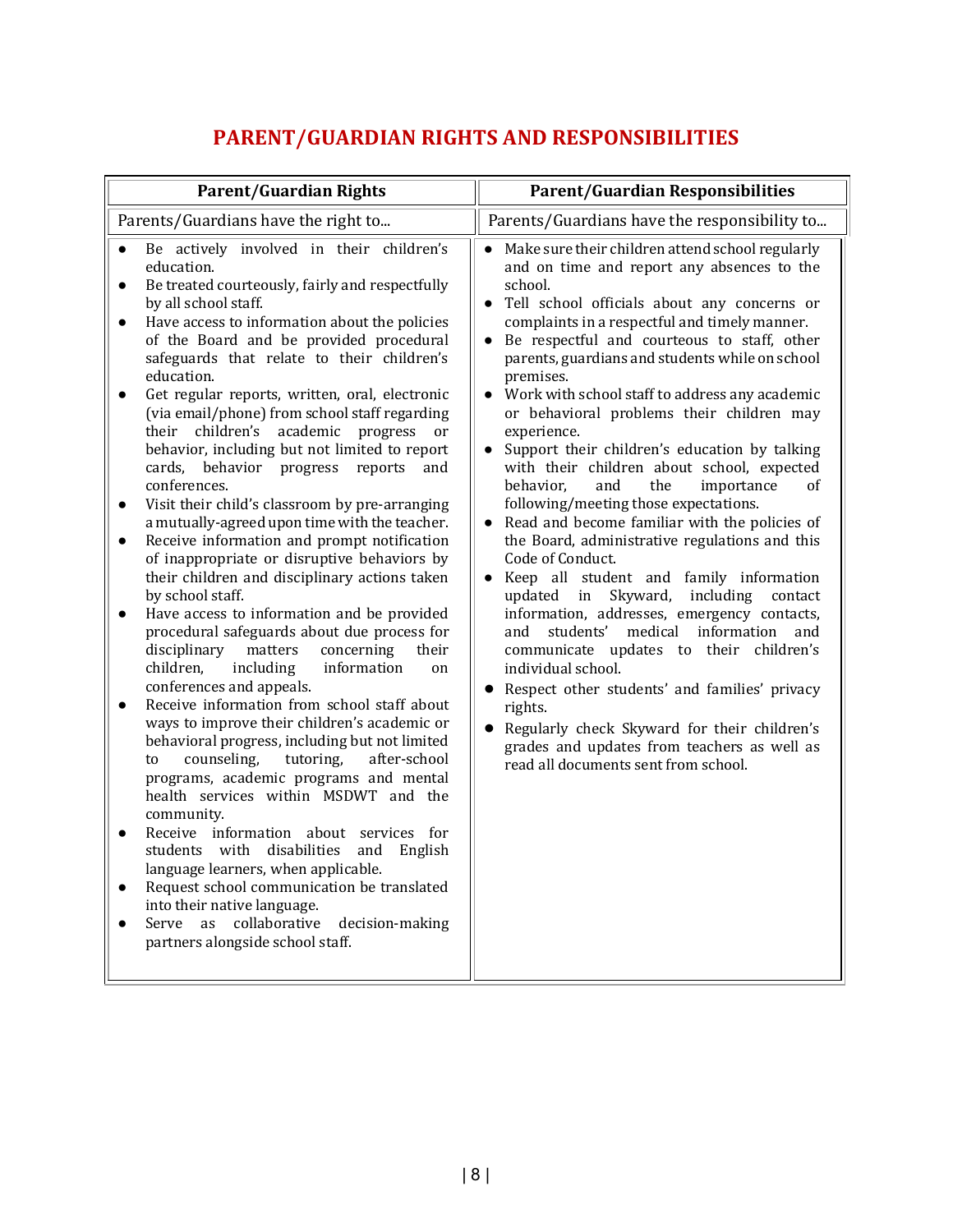## **STAFF RIGHTS AND RESPONSIBILITIES**

| <b>Staff Rights</b>                                                                                                                                                                                                                                                                                                                                                                                                                                                                                                                                                                                                                                                                            | <b>Staff Responsibilities</b>                                                                                                                                                                                                                                                                                                                                                                                                                                                                                                                                                                                                                                                                                                                                                                                                                                                                                                                                                                                                                                                                           |
|------------------------------------------------------------------------------------------------------------------------------------------------------------------------------------------------------------------------------------------------------------------------------------------------------------------------------------------------------------------------------------------------------------------------------------------------------------------------------------------------------------------------------------------------------------------------------------------------------------------------------------------------------------------------------------------------|---------------------------------------------------------------------------------------------------------------------------------------------------------------------------------------------------------------------------------------------------------------------------------------------------------------------------------------------------------------------------------------------------------------------------------------------------------------------------------------------------------------------------------------------------------------------------------------------------------------------------------------------------------------------------------------------------------------------------------------------------------------------------------------------------------------------------------------------------------------------------------------------------------------------------------------------------------------------------------------------------------------------------------------------------------------------------------------------------------|
| Staff members have the right to                                                                                                                                                                                                                                                                                                                                                                                                                                                                                                                                                                                                                                                                | Staff members have the responsibility to                                                                                                                                                                                                                                                                                                                                                                                                                                                                                                                                                                                                                                                                                                                                                                                                                                                                                                                                                                                                                                                                |
| Work in a safe, secure,<br>and orderly<br>environment.<br>Be treated courteously, fairly, cooperatively<br>and respectfully by students, parents or<br>guardians and other school staff.<br>Receive supportive professional development<br>and training.<br>Receive the necessary resources to deliver<br>quality instruction.<br>Training to support the understanding of the<br>Code of Conduct, implementation of positive<br>behavior supports, and other interventions to<br>maintain a positive school climate.<br>Carry out disciplinary action consistent with<br>the Code of Conduct and established<br>administrative rules and expectations when<br>student behavior is disruptive. | Maintain safe and orderly schools by using<br>$\bullet$<br>culturally<br>and<br>responsive<br>proactive<br>prevention and intervention strategies.<br>Explicitly teach, re-teach, and model clear<br>behavioral expectations to all students.<br>Be respectful and courteous to students,<br>parents and guardians, other<br>district<br>employees, and visitors.<br>• Be knowledgeable about District policies,<br>administrative expectations, and school rules,<br>and enforce them fairly and consistently.<br>policies, expectations<br>Communicate<br>to<br>families in an education jargon-free manner.<br>Respond<br>in<br>timely<br>a<br>manner<br>to<br>parent/guardian and student concerns in an<br>education jargon-free manner.<br>Identify and respond to students' social,<br>emotional, and/or behavioral health needs,<br>including referring students for additional<br>support.<br>• Provide makeup work for students when<br>absent, including those students who are<br>absent for disciplinary reasons.<br>Participate in required<br>professional<br>development opportunities. |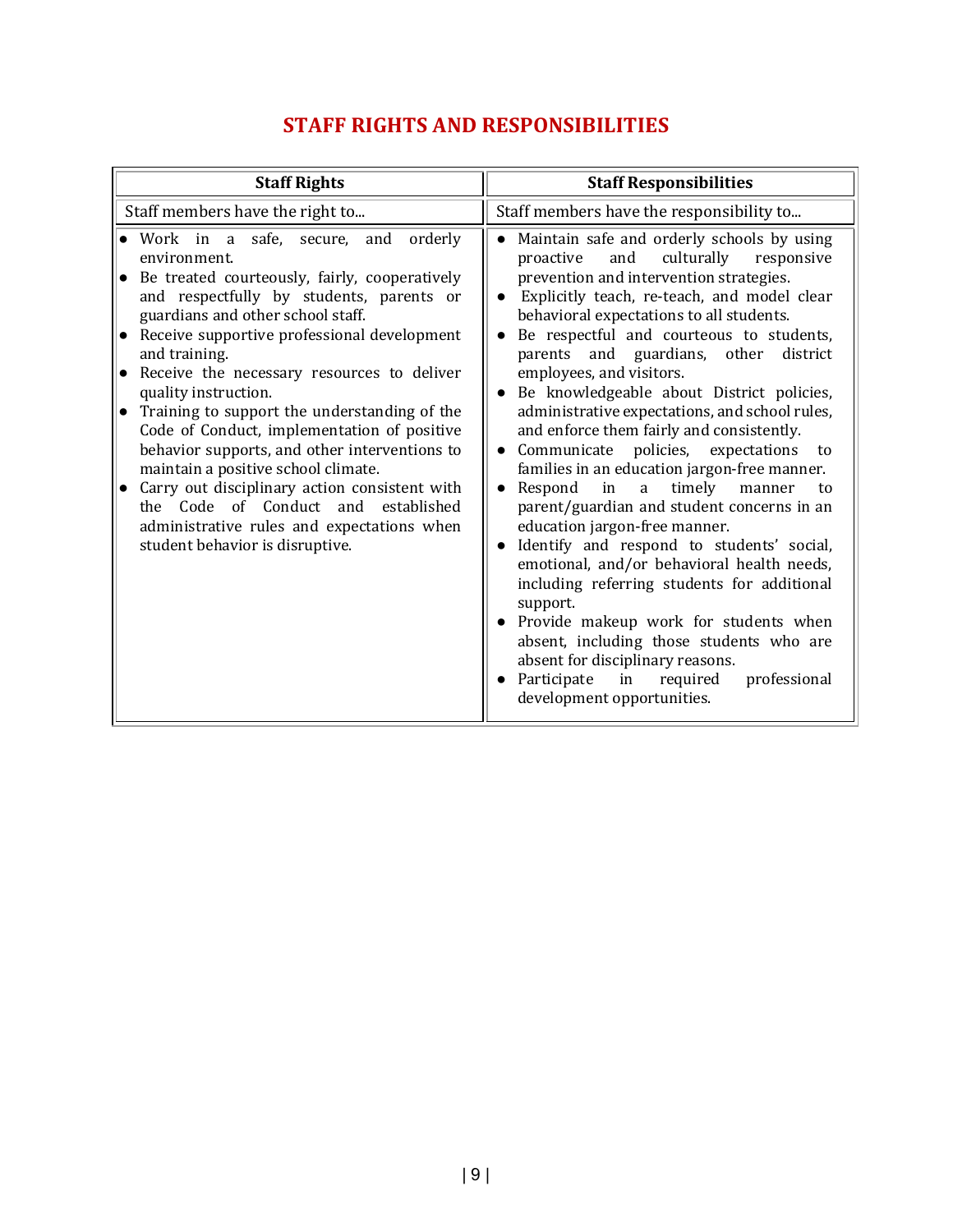# **PREVENTATIVE AND CORRECTIVE RESPONSES**

#### **MULTI-TIERED SYSTEMS OF SUPPORT**

MSDWT utilizes a tiered support framework referred to as Multi-Tiered Systems of Support (MTSS) to build a school climate that supports the instruction of the academic, social, and behavioral skills needed for successful progression in the curriculum and successful participation in the local community. Many different school resources are utilized to support students in becoming globallyminded citizens who contribute to the benefit of their communities.

Through the lens of the MTSS framework, Corrective Disciplinary Responses are viewed as increasingly individualized and a focused means of supporting student mastery of social-behavioral skills. It is the goal of MSDWT staff and administration to achieve the highest levels of classroom engagement and participation. Every attempt is made by the student's classroom teacher or team of teachers to support social-behavioral skill mastery in the regular classroom. However, some occasions warrant increasingly intense and increasingly individualized means of instructional support. Removals from the classroom, including in-school intervention, out-of-school suspension, and expulsion are viewed as disciplinary consequences of last resort and are utilized for the most disruptive and dangerous behaviors, including illegal activities. All students are supported through a tiered model of increasingly intense interventions or enhancements based upon a student's individual academic and behavioral needs.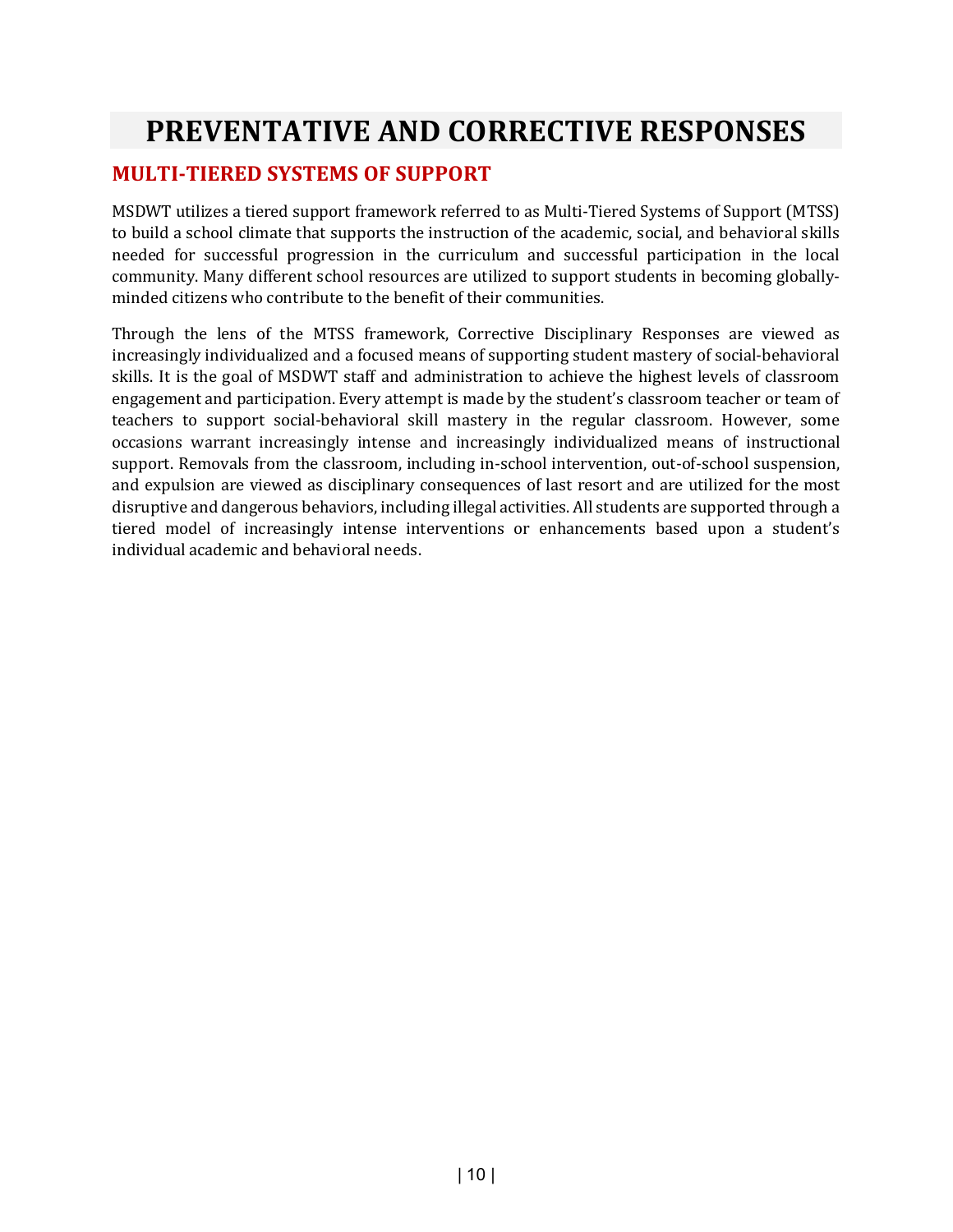## **CORRECTIVE RESPONSE MATRIX FOR ADDRESSING STUDENT BEHAVIOR**

| Level 1:<br><b>Classroom</b> and<br><b>Building Based</b><br>Corrective<br><b>Responses</b> | These responses are designed to teach and/or reteach appropriate behavior. Staff<br>should begin addressing student behavior using the lowest level corrective response<br>possible as part of the implementation of effective classroom management practices.<br>Level-1 corrective responses are implemented by classroom teachers. These should be<br>documented as classroom Referrals.<br><b>Buddy classroom</b><br>Research based Collaborative Problem<br>$\bullet$<br>$\bullet$<br>Check In/Check Out<br>Solving<br>Parent/guardian outreach<br>Mentor<br>٠<br>$\bullet$<br>Peer mediation<br>Classroom-based responses (e.g., verbal<br>$\bullet$<br>$\bullet$<br>correction, written reflection/apology,<br>Referral to mental health support<br>$\bullet$<br>reminders/redirection, role play, Take-A-<br>Referral to school counselor<br>$\bullet$<br>Break, quiet space, stress-reduction<br>Referral to social worker<br>$\bullet$<br>strategies) |
|---------------------------------------------------------------------------------------------|-----------------------------------------------------------------------------------------------------------------------------------------------------------------------------------------------------------------------------------------------------------------------------------------------------------------------------------------------------------------------------------------------------------------------------------------------------------------------------------------------------------------------------------------------------------------------------------------------------------------------------------------------------------------------------------------------------------------------------------------------------------------------------------------------------------------------------------------------------------------------------------------------------------------------------------------------------------------|
| Level 2:<br><b>Support Staff,</b><br>Administrative,<br>and Classroom<br><b>Teacher</b>     | These responses are designed to teach and/or reteach appropriate behavior. Staff<br>should begin addressing student behavior using the lowest level corrective response<br>possible as part of the implementation of effective classroom management practices.<br>Level 2 represents behaviors that are more disruptive to the classroom environment or<br>behaviors that may occur more frequently. Level-2 corrective responses are<br>predominately implemented by classroom teachers but may also require the assistance<br>of administrative/other school_staff. These should be documented as classroom or office<br>referrals and the responses should be classified according to the offense.                                                                                                                                                                                                                                                           |
| Corrective<br><b>Responses</b>                                                              | • Admin student conference<br>• Motivational Screener<br>After school detention/Saturday School<br>• Positive incentives and reinforcements<br><b>Buddy classroom</b><br>• Referral to mental health support<br>$\bullet$<br>Check In/Check Out<br>• Referral to school counselor<br>• Research based Collaborative Problem<br>• Referral to social worker Student<br>Solving<br>Survey<br>• Take-a-break<br>• Mentor<br>• Minor scheduling adjustment<br>• Temporary removal from class                                                                                                                                                                                                                                                                                                                                                                                                                                                                        |
| Level 3:<br>Intensive<br>Personalized<br>Corrective<br><b>Responses</b>                     | These responses aim to <i>correct problematic behavior</i> by focusing on the conditions that<br>may contribute to the student's disruptive behavior, while still keeping the student in<br>school. These responses may involve in-school intervention or the temporary removal<br>from class. Such a removal should be limited as much as possible without undermining its<br>ability to adequately address the behavior. These responses should be used in a graduated<br>fashion and are facilitated by administrative staff. These should be documented as office<br>discipline referrals.<br>• Research based Collaborative Problem Solving<br>• Referral to mental health support<br>• Functional Behavior Assessment &<br>Referral to school counselor<br>Individualized Behavior Intervention Plan<br>Referral to social worker<br>• In-School Intervention<br>Saturday school<br>• Major scheduling adjustment, including partial                      |
|                                                                                             | Short-term/Temporary Referral to<br>day, alternative schedule, homebound<br>alternative educational setting<br>• Temporary removal from class<br>These responses remove a student from the regular school environment. When necessary,                                                                                                                                                                                                                                                                                                                                                                                                                                                                                                                                                                                                                                                                                                                          |
| Level 4:<br>Corrective<br><b>Responses for</b><br><b>Serious</b><br><b>Infractions</b>      | due to the nature of the behavior or potential implications for future incidences, a student<br>may be removed from the school environment. These responses promote safety of the<br>school community by addressing self-destructive and dangerous behavior and should be<br>used in a graduated fashion. They are used when the student's behavior is serious and<br>severe; therefore, these consequences are warranted and necessary to maintain a positive<br>educational atmosphere. Administrative staff shall facilitate these responses.<br>These<br>should be documented as office discipline referrals.<br>Assignment to alternative educational setting<br>Out-of-School Suspension<br>$\bullet$                                                                                                                                                                                                                                                     |
|                                                                                             | Homebound<br>Expulsion<br>$\bullet$<br>$\bullet$                                                                                                                                                                                                                                                                                                                                                                                                                                                                                                                                                                                                                                                                                                                                                                                                                                                                                                                |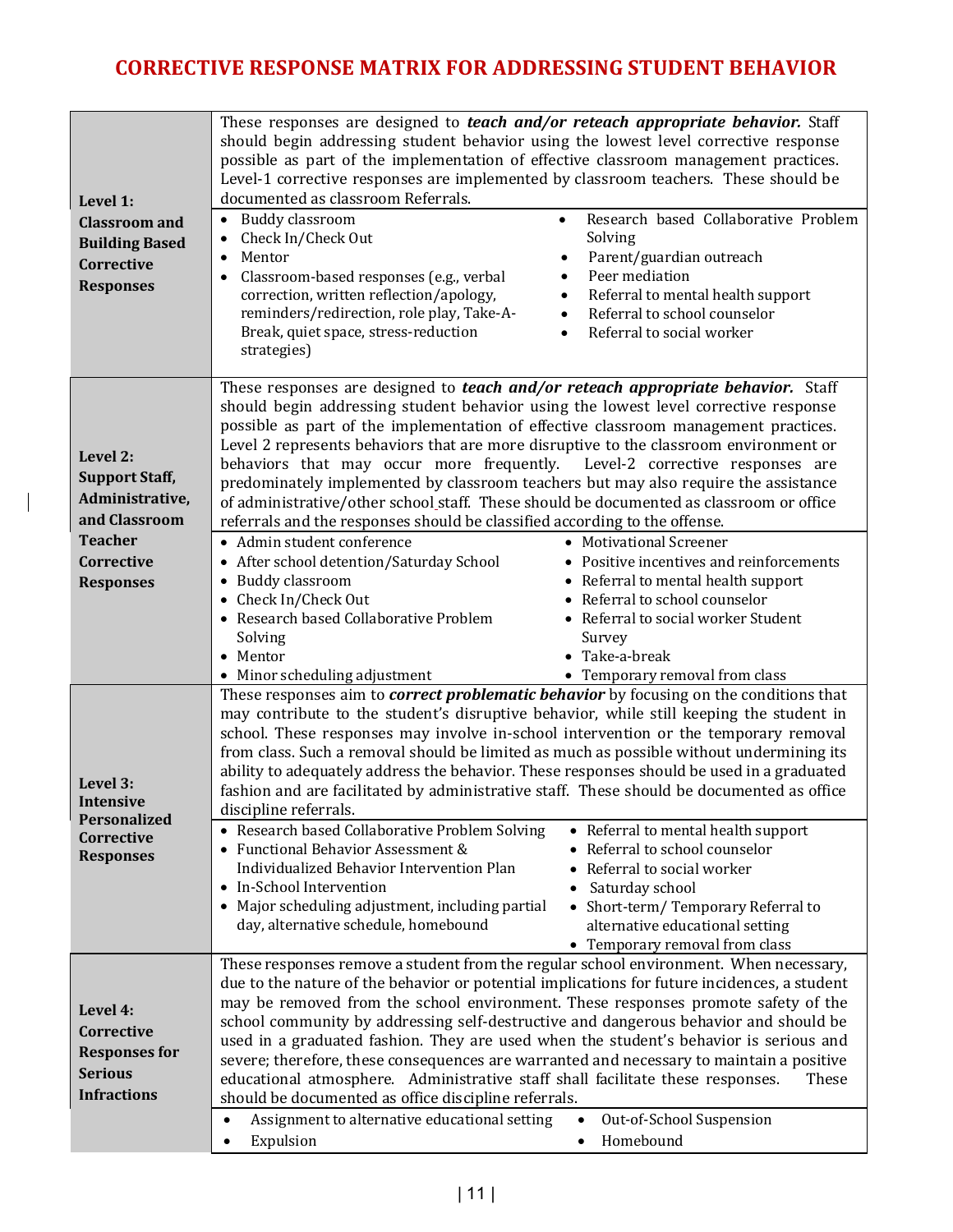### **PROGRESSIVE DISCIPLINE GUIDANCE FOR BEHAVIOR INFRACTIONS**

The Corrective Response Matrix below provides a *suggested* continuum of tiered responses to inappropriate or disruptive student behavior; school staff have discretion to make disciplinary decisions that consider the totality of the circumstances and are consistent with the discipline philosophy, Board policies, MSDWT regulations, as well as applicable federal and state laws.

|                                                                                                         | <b>Suggested Level of Corrective Response</b> |         |         |         |
|---------------------------------------------------------------------------------------------------------|-----------------------------------------------|---------|---------|---------|
| <b>Behavior Infraction</b>                                                                              | Level 1                                       | Level 2 | Level 3 | Level 4 |
| Staff should begin addressing student behavior using the lowest level corrective response possible.     |                                               |         |         |         |
| <b>Academic Dishonesty</b>                                                                              | п                                             |         |         |         |
| Aggressive Behavior                                                                                     |                                               | ш       | ■       | ■       |
| Arson                                                                                                   |                                               |         |         |         |
| Battery                                                                                                 |                                               |         |         |         |
| Bullying - Combination 2 or more forms of bullying                                                      |                                               |         |         |         |
| Bullying - Electronic                                                                                   |                                               |         |         |         |
| <b>Bullying - Physical</b>                                                                              |                                               | ■       |         |         |
| <b>Bullying - Social</b>                                                                                |                                               | ٠       |         |         |
| <b>Bullying - Verbal</b>                                                                                |                                               |         |         |         |
| <b>Continued Class Disruption</b>                                                                       | п                                             | ■       |         |         |
| Disrespect                                                                                              | н                                             |         |         |         |
| <b>Failed to Show for Consequence</b>                                                                   | ■                                             |         |         |         |
| False Alarm                                                                                             | ■                                             |         |         |         |
| Gambling                                                                                                |                                               |         |         |         |
| Inappropriate Language/Gestures                                                                         | п                                             |         |         |         |
| Sexual Harassment                                                                                       |                                               |         |         |         |
| <b>Inappropriate Touching</b>                                                                           | н                                             |         |         |         |
| Inappropriate Sexual Misconduct                                                                         |                                               |         |         |         |
| <b>Inciting Behaviors</b>                                                                               | п                                             |         |         |         |
| Intimidation                                                                                            |                                               |         |         |         |
| <b>Physical Altercation</b>                                                                             |                                               |         |         |         |
| Possession/Use/Distribution of Tobacco or Alcoholic Beverages                                           |                                               |         |         |         |
| Possession Fireworks - Explosive                                                                        | п                                             |         |         |         |
| Possession of Inappropriate Object                                                                      | ■                                             |         |         |         |
| Possession or Use of Weapons                                                                            |                                               |         |         |         |
| Possession/Use/Distribution of Control Substance                                                        |                                               |         |         |         |
| Refusal to Comply                                                                                       | ■                                             |         |         |         |
| <b>Skipping Class</b>                                                                                   |                                               |         | п       | ■       |
| п<br>■<br>Tardiness                                                                                     |                                               |         | ■       |         |
| н<br><b>Technology Misuse</b>                                                                           |                                               | п       |         |         |
| Theft                                                                                                   | п                                             |         |         | п       |
| Truancy/Excessive Absence<br>ш                                                                          |                                               |         |         |         |
| Unauthorized Sale or Distribution                                                                       | п                                             |         |         |         |
| Vandalism/Destruction of Property                                                                       |                                               |         | ■       | ■       |
| Verbal Altercation                                                                                      |                                               |         |         |         |
| Violation of Probation                                                                                  | ■                                             |         |         |         |
| Complete definitions for the Behavior Violations listed above can be found at the end of this document. |                                               |         |         |         |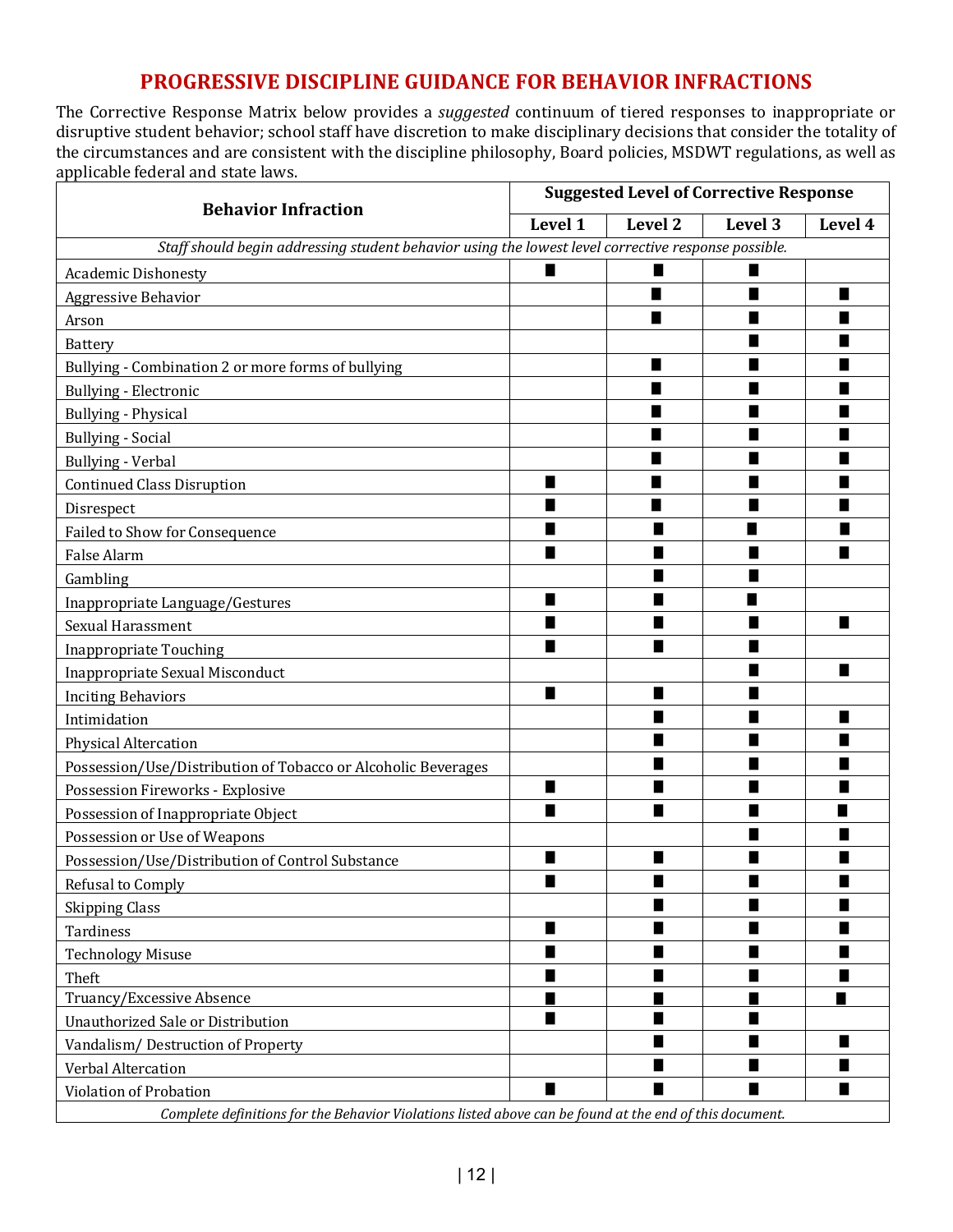### **TRANSPORTATION EXPECTATIONS**

Riding the school bus is a privilege and is a part of the school day experience. Accordingly, students should adhere to all bus expectations and procedures to ensure safety while being transported to and from school. Classroom conduct is expected while waiting for, riding, and exiting the school bus. The adults on the bus are in charge at all times and focused on keeping all students safe while on the bus. All adult directives should be followed promptly.

To promote bus safety, students should remember to **Be Safe, Be Respectful, and Be Responsible.** 

| <b>Be Safe</b>                                                                                                                                                                                                                    | <b>Be Respectful</b>                                                                                                                                                                      | <b>Be Responsible</b>                                                                                                                                                                        |  |
|-----------------------------------------------------------------------------------------------------------------------------------------------------------------------------------------------------------------------------------|-------------------------------------------------------------------------------------------------------------------------------------------------------------------------------------------|----------------------------------------------------------------------------------------------------------------------------------------------------------------------------------------------|--|
| • Remain seated by facing<br>forward with feet on the<br>floor until the bus has<br>come to a complete stop<br>• Keep voices at Level two or<br>below <sup>1</sup><br>• Use approved electronics<br>only when seated <sup>2</sup> | • Follow adult directives at<br>all times<br>• Use school-friendly and<br>profanity-free language<br>legs,<br>Keep arms,<br>and<br>$\bullet$<br>objects to yourself and<br>inside the bus | • Be at your stop ten<br>minutes before scheduled<br>pickup time<br>Keep food and drinks in<br>$\bullet$<br>backpack while on the bus<br>• Keep restricted items off<br>the bus <sup>3</sup> |  |

- 1. Students should use appropriate Voice Levels as directed by the transportation staff:
	- Voice Level  $0 = \text{voices off}$
	- Voice Level  $1 =$  conversation with seat partner(s)
	- Voice level 2 = conversations with peers no more than one seat away
- 2. The use of electronic devices, to include but not limited to, Cell Phones, iPads, Media Devices, and Electronic Books, are allowed on buses, but MSDWT is not responsible for loss, damage or theft of any of these devices. Such devices must be used with ear buds (1 in and 1 out).
- 3. Some items should not be used or brought onto the bus:
	- Students are not to bring toys, collectible cards, laser pointers, balloons, or other distracting items to school or onto the bus.
	- Students will not possess the following forbidden items while on the bus: weapons, tobacco, drugs, alcohol, aerosols, sprays, pumps, perfume, combustibles or other contraband.
	- Skateboards and rollerblades are not permitted on school buses or any other school property.
	- The use of any type of camera is prohibited on the bus. This includes regular routes and extracurricular trips.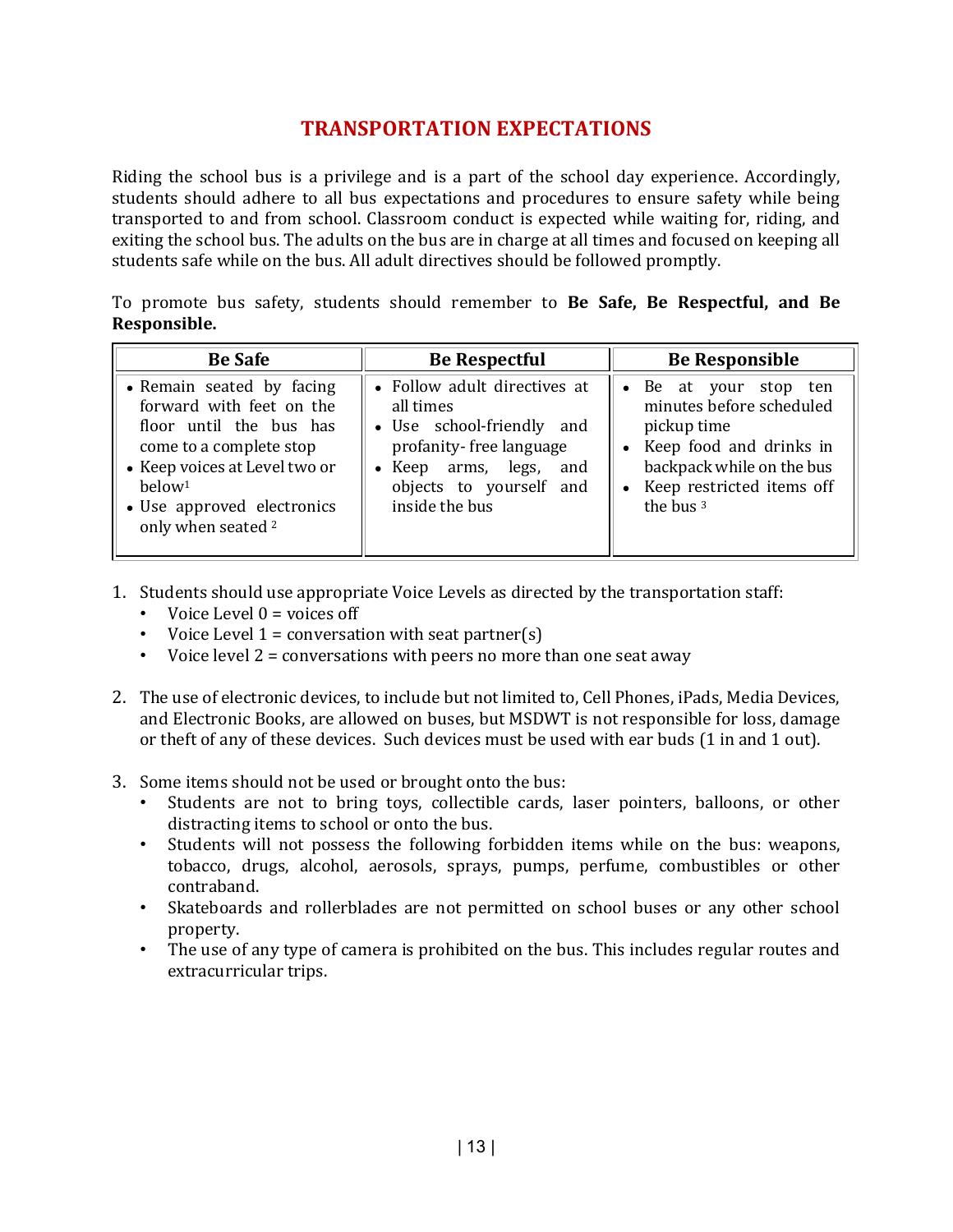The Transportation Department will also utilize a 4-level progressive discipline framework. The bus driver, transportation directors and/or school administrators can choose from a range of corrective responses aligned to the framework highlighted below as they determine the most appropriate response to address the student's behavior. The unique circumstances of each individual's case will be considered before a decision regarding appropriate consequences is made. Every disciplinary consequence will involve a personal contact to the parent or guardian from the student's bus driver.

| <b>Level</b> | <b>Corrective Response</b>                                                                                                                                                                                                                                                                                                                                                                                                                              | <b>Corrective and Restorative Actions</b>                                                                                                                                                                                         |
|--------------|---------------------------------------------------------------------------------------------------------------------------------------------------------------------------------------------------------------------------------------------------------------------------------------------------------------------------------------------------------------------------------------------------------------------------------------------------------|-----------------------------------------------------------------------------------------------------------------------------------------------------------------------------------------------------------------------------------|
| Level 1      | Level -1 corrective responses are appropriate for<br>behaviors that can be managed by the driver and<br>usually do not warrant a discipline referral to an<br>administrator. These behaviors are of low-level<br>intensity, can be passive in nature, and are non-<br>threatening. Level-1 corrective responses will<br>NOT include removal from the bus.                                                                                               | Building meaningful relationships with<br>$\bullet$<br>students<br>Reteaching bus expectations<br>$\bullet$<br>Modeling and acknowledgement of bus<br>expectations<br>Parent communication                                        |
| Level 2      | Level-2 corrective responses are appropriate for<br>behaviors that should be managed by the driver,<br>with possible assistance from an administrator, if<br>needed for access to supports. These behaviors<br>can be chronic behaviors that have not been<br>resolved through Level-1 corrective responses.                                                                                                                                            | Parent communication<br>$\bullet$<br>Conference with administrator<br>$\bullet$<br>Loss of privilege<br>$\bullet$<br>Detention<br>$\bullet$<br>Restitution<br>Restorative conference                                              |
| Level 3      | Level-3 corrective responses are appropriate for<br>behaviors that are frequent in nature or are a<br>display of unsafe behaviors that are impeding the<br>safety of the student or the safety of others on the<br>bus. These behaviors may be of a threatening or<br>harmful nature and/or are legal violations and<br>warrant administrative involvement. Level-3<br>responses to behavioral incidents may include<br>temporary removal from the bus. | Parent communication<br>$\bullet$<br>Conference with administrator<br>$\bullet$<br>Loss of privilege<br>Restitution<br>$\bullet$<br>Saturday School<br>In School Intervention<br>Short term suspension from bus (up to 5<br>days) |
| Level 4      | Level-4 corrective responses are appropriate for<br>behavior that seriously affects the safety of the<br>student and/or others on the bus or is a legal<br>violation. Corrective responses at this level are<br>determined by an administrator and could<br>include suspension, expulsion and/or referral to<br>law enforcement.                                                                                                                        | Parent communication<br>$\bullet$<br>Conference with administrator<br>Saturday School<br>In School Intervention<br>Long term suspension from bus<br>Referral to School Police                                                     |

Corrective Responses can include but are not limited to the following: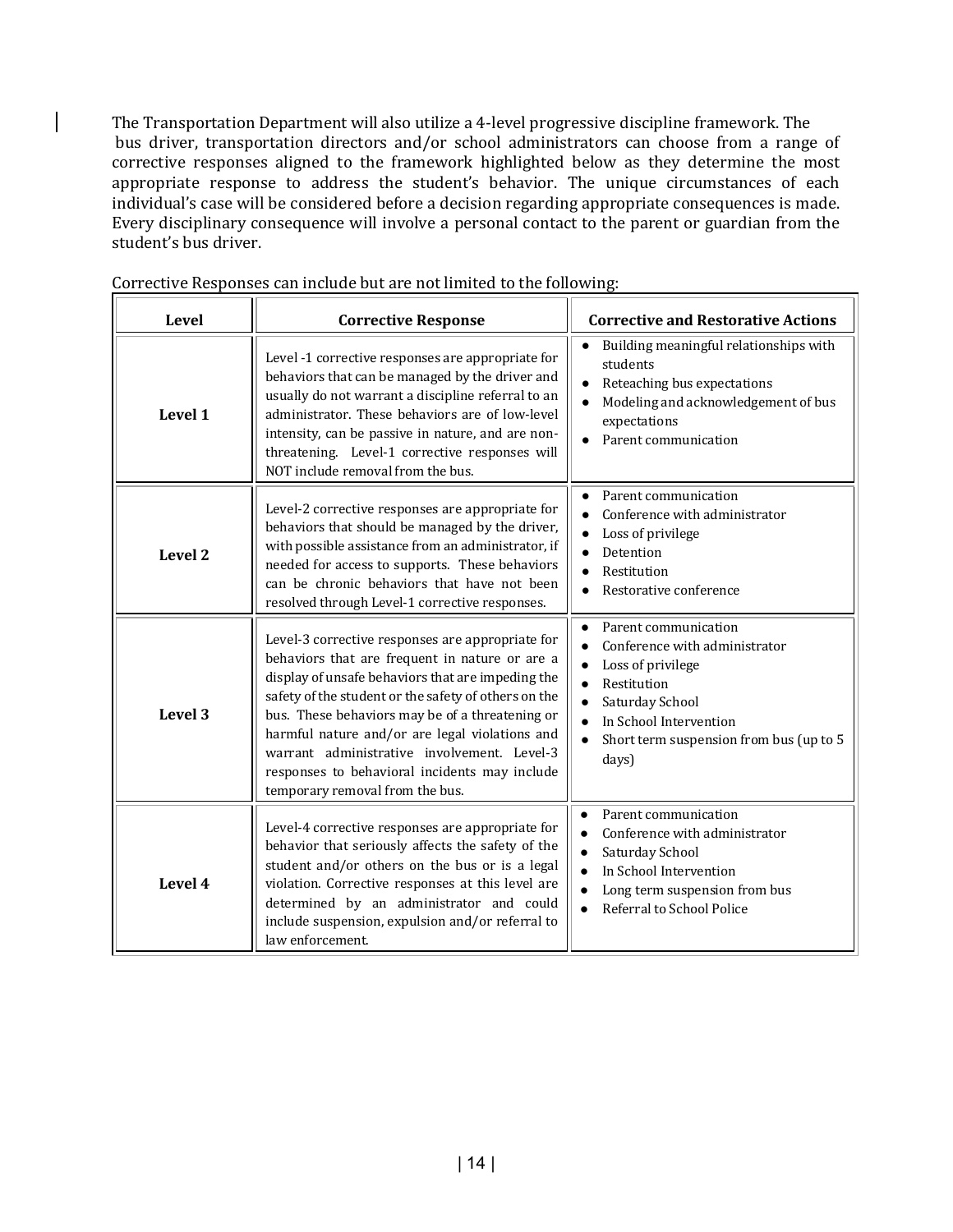### **PROGRESSIVE DISCIPLINE GUIDANCE FOR BUS INFRACTIONS**

The Corrective Response Matrix below provides a suggested continuum of tiered responses to inappropriate or disruptive student behavior; transportation and school staff have discretion to make disciplinary decisions that consider the totality of the circumstances and are consistent with the discipline philosophy, Board policies, MSDWT regulations, as well as applicable federal and state laws.

|                                                                                                    |         | <b>Suggested Level of Corrective Response</b> |         |         |
|----------------------------------------------------------------------------------------------------|---------|-----------------------------------------------|---------|---------|
| <b>Behavior Infraction</b>                                                                         | Level 1 | Level 2                                       | Level 3 | Level 4 |
| Staff should begin addressing student behavior using the lowest level corrective response possible |         |                                               |         |         |
| <b>Aggressive Behavior</b>                                                                         |         |                                               |         |         |
| <b>Battery</b>                                                                                     |         |                                               |         |         |
| Disrespect                                                                                         |         |                                               |         |         |
| Drugs                                                                                              |         |                                               |         |         |
| Harassing others                                                                                   |         |                                               |         |         |
| Inappropriate Language/Gestures                                                                    |         |                                               |         |         |
| Inappropriate Sexual Misconduct                                                                    |         |                                               |         |         |
| Inciting behavior                                                                                  |         |                                               |         |         |
| <b>Physical Altercation</b>                                                                        |         |                                               |         |         |
| Refusal to Comply                                                                                  |         |                                               |         |         |
| Smoking                                                                                            |         |                                               |         |         |
| Vandalism                                                                                          |         |                                               |         |         |
| Weapons                                                                                            |         |                                               |         |         |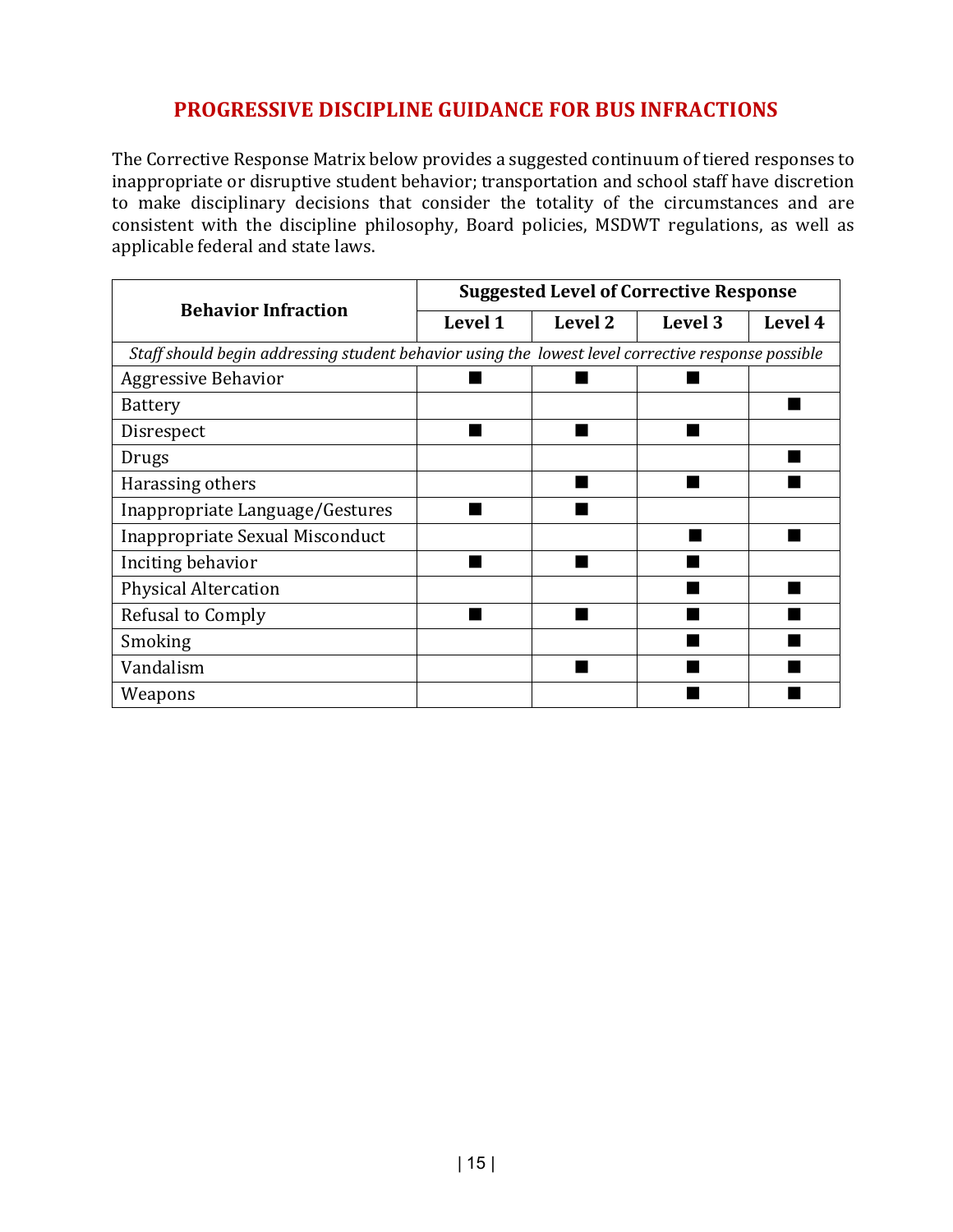# **POLICIES AND PROCEDURES**

#### **RULES OF CONDUCT AND STUDENT DUE PROCESS**

MSDWT is governed by laws (IC 20-33-8) which permit school administrators to suspend and expel students for violating school regulations on school grounds; immediately before, during, and after school hours, and at any other time when the school is being used by a school group, off school grounds at a school activity, function, or event, or traveling to or from school or a school activity, function, or event.

The administration and faculty of the MSDWT consider suspension and expulsion severe forms of discipline. They are used when the student's behavior is serious and severe such that these consequences are warranted or when necessary to maintain a positive educational atmosphere in the school.

All students will be afforded "Student Due Process." This means that students who violate school rules will be told what they did, what rule was violated, and be given a chance to respond to the allegations being made.

#### **DEFINITIONS**

*"Suspension"* means any disciplinary action that does not constitute an expulsion under Indiana Code (IC) 20-33-8-7 whereby a student is separated from school attendance for a period of not more than ten (10) school days. The term does not include situations in which a student is:

- 1. Disciplined under IC 20-33-8-25, including short term removal by a teacher or assignment by the principal;
- 2. Removed from school in accordance with IC 20-34-3-9 for illness; or
- 3. Removed from school for failure to comply with the immunization requirements of IC 20-34-4-5

*"Expulsion"* means disciplinary action or other action whereby a student is:

- 1. Separated from school attendance for a period of more than ten (10) school days;
- 2. Separated from school attendance for the balance of the current semester or current year unless a student is permitted to complete required examinations in order to receive credit for courses taken in the current semester or current year; or
- 3. Is separated from school attendance for the periods prescribed under Section 16, which may include an assignment to attend an alternative school, an alternative educational program, or a homebound educational program.

The term does not include situations when a student is:

- 1. Disciplined under IC 20-33-8-25 including short term removal by a teacher or assignment by the principal;
- 2. Removed from school in accordance with IC 20-34-3-9 for illness; or
- 3. Removed from school for failure to comply with the immunization requirements of IC 20-34-4-5.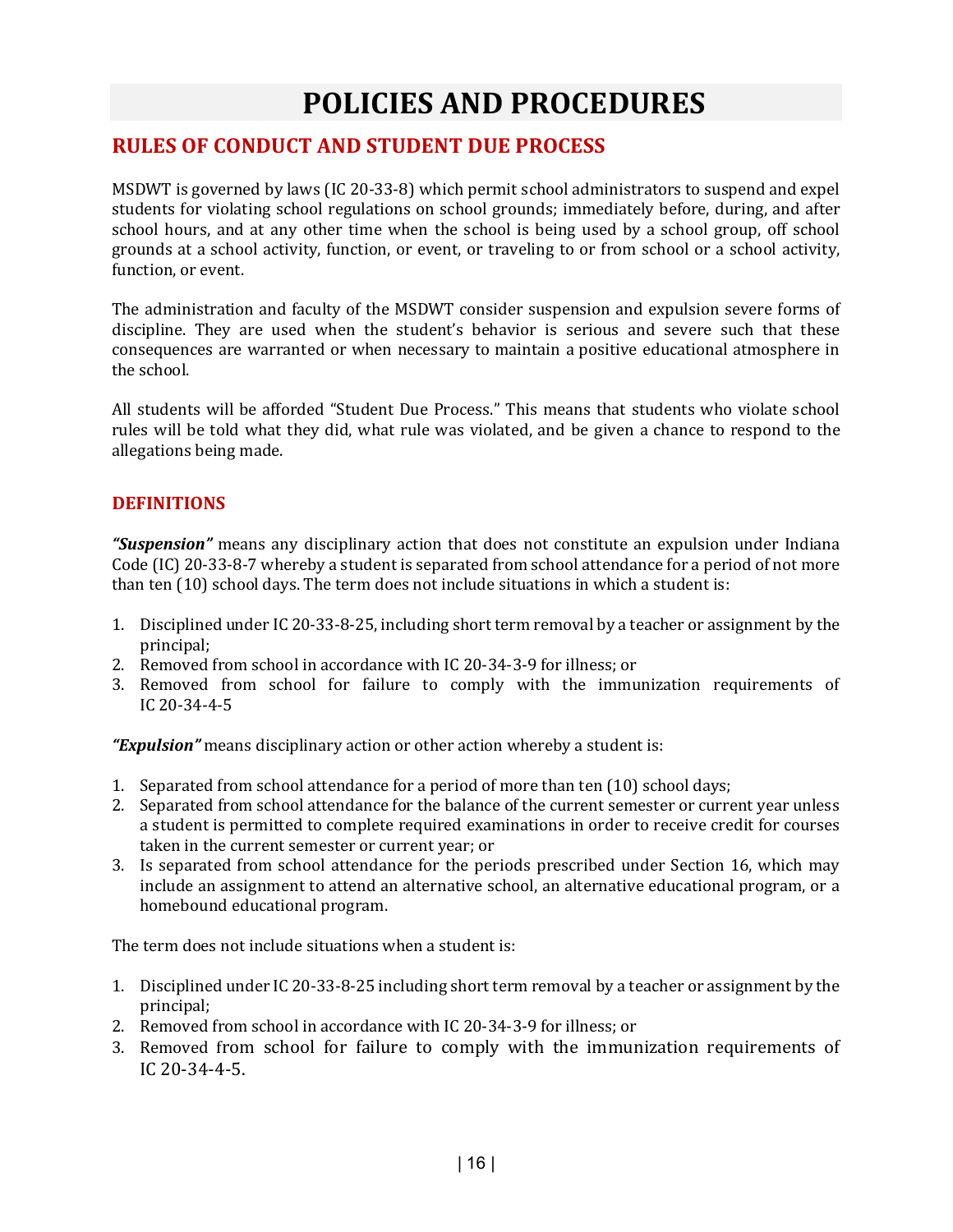#### **GROUNDS FOR SUSPENSION AND EXPULSION**

Grounds for suspension or expulsion include student misconduct or substantial disobedience, IC 20-33-8-14. The following are examples of student misconduct or substantial disobedience. (This list is not intended to be all inclusive.):

- 1. Interference with school purposes or procedures.
- 2. Damage to school property, stealing, or attempting to steal school property.
- 3. Damage to personal property, stealing, or attempting to steal personal property.
- 4. Physical injury to any person.
- 5. Intimidation (threatening anyone) and/or verbal attacks against another person.
- 6. Bullying; defined as overt, unwanted, repeated acts or gestures, including verbal or written communications or images transmitted in any manner (including digitally or electronically); physical acts committed; aggression; or any other behaviors committed by a student or group of students against another student with the intent to harass, ridicule, humiliate, intimidate, or harm the targeted student, creating for the targeted student an objectively hostile school environment.
- 7. Possession of a firearm or facsimile.
- 8. Possession of a deadly weapon or other device or substance designed to inflict bodily harm.

#### **A principal may require that a student who:**

1. Is at least sixteen (16) years of age; and

- 9. Possessing, using, transmitting, manufacturing, distributing, dispensing, being under the influence, or selling of drugs, alcohol, or tobacco.
- 10. Criminal law violation, including but not limited to theft and forgery.
- 11. Insubordination (willful failure to comply with directions of school personnel).
- 12. Violation of state law, including habitual truancy.
- 13. Violating or repeatedly violating any rules that are reasonably necessary in carrying out school purposes or an educational function and are validly adopted and published by individual schools within the District.
- 14. Lack of legal settlement within the District.
- 15. Sending, sharing, viewing, or possessing pictures, text messages, emails, or other material of a sexual nature in electronic or any other form, including the contents of a cell phone or other electronic device.
- 16. Academic Dishonesty.

2. Wishes to reenroll after an expulsion; attend an alternative educational program evening classes; perform 120 hours of service with a nonprofit organization if the parent or guardian approves.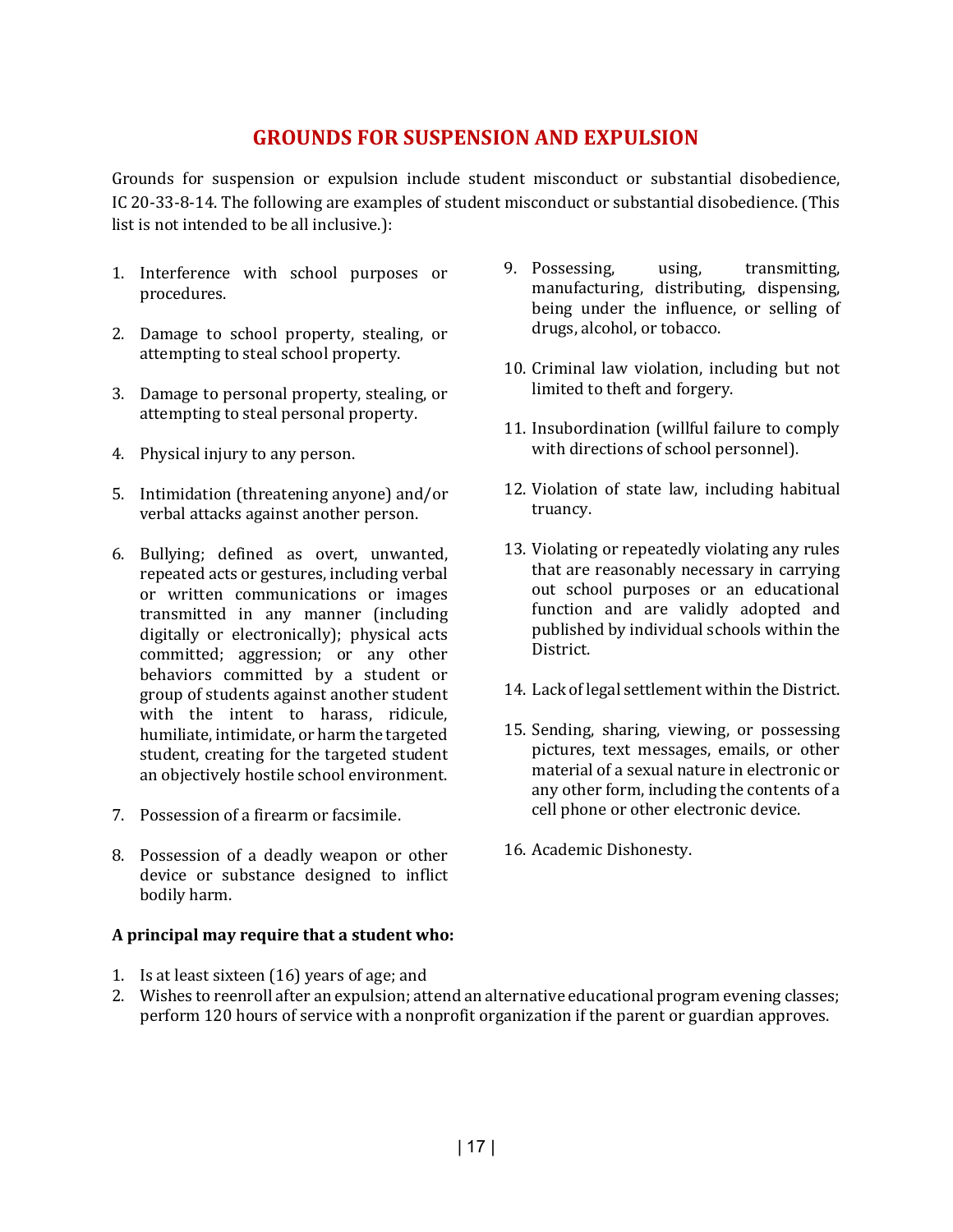#### **The grounds for suspension or expulsion apply when any student is:**

- 1. On school grounds immediately before or during school hours, or immediately after school hours, or at any other time when the school is being used by a school group;
- 2. Off school grounds at a school activity, function, or event; or
- 3. Traveling to or from school or a school activity, function, or event.

#### **In addition to the grounds specified, a student may be suspended or expelled for engaging in unlawful activity on or off school grounds if:**

- 1. The unlawful activity may reasonably be considered to be an interference with school purposes or an educational function; or
- 2. The student's removal is necessary to restore order or protect persons on school property; including an unlawful activity during weekends, holidays, other school breaks, and the summer period when a student may not be attending classes or other school functions.

**As previously noted, possession of a firearm, destructive device, or deadly weapon serve as grounds for suspension or expulsion as defined under IC 20-33-8-16.** The Superintendent or administrative designee shall notify the Marion County Prosecutor if a student is expelled under either of the two offenses below.

*"Firearm" and "Destructive Device"* has the meaning set forth in IC 35-47-1-5. A student who is:

- 1. Identified as bringing a firearm or destructive device to school or on school property; or
- 2. In possession of a firearm or destructive device on school property; must be expelled for a period of at least one (1) calendar year, with the return of the student to be at the beginning of the first school semester after the end of the one (1) year period. The Superintendent may, on a case-bycase basis, modify the period of expulsion for a student who is expelled under this section. A student with disabilities who possesses a firearm or destructive device on school property is subject to procedural safeguards under the Individuals With Disabilities Education Act.

*"Deadly Weapon"* has the meaning set forth in IC 35-31.5-2-86. A student who is:

- 1. Identified as bringing a deadly weapon to school or on school property; or
- 2. In possession of a deadly weapon on school property; may be expelled for a period of not more than one (1) calendar year.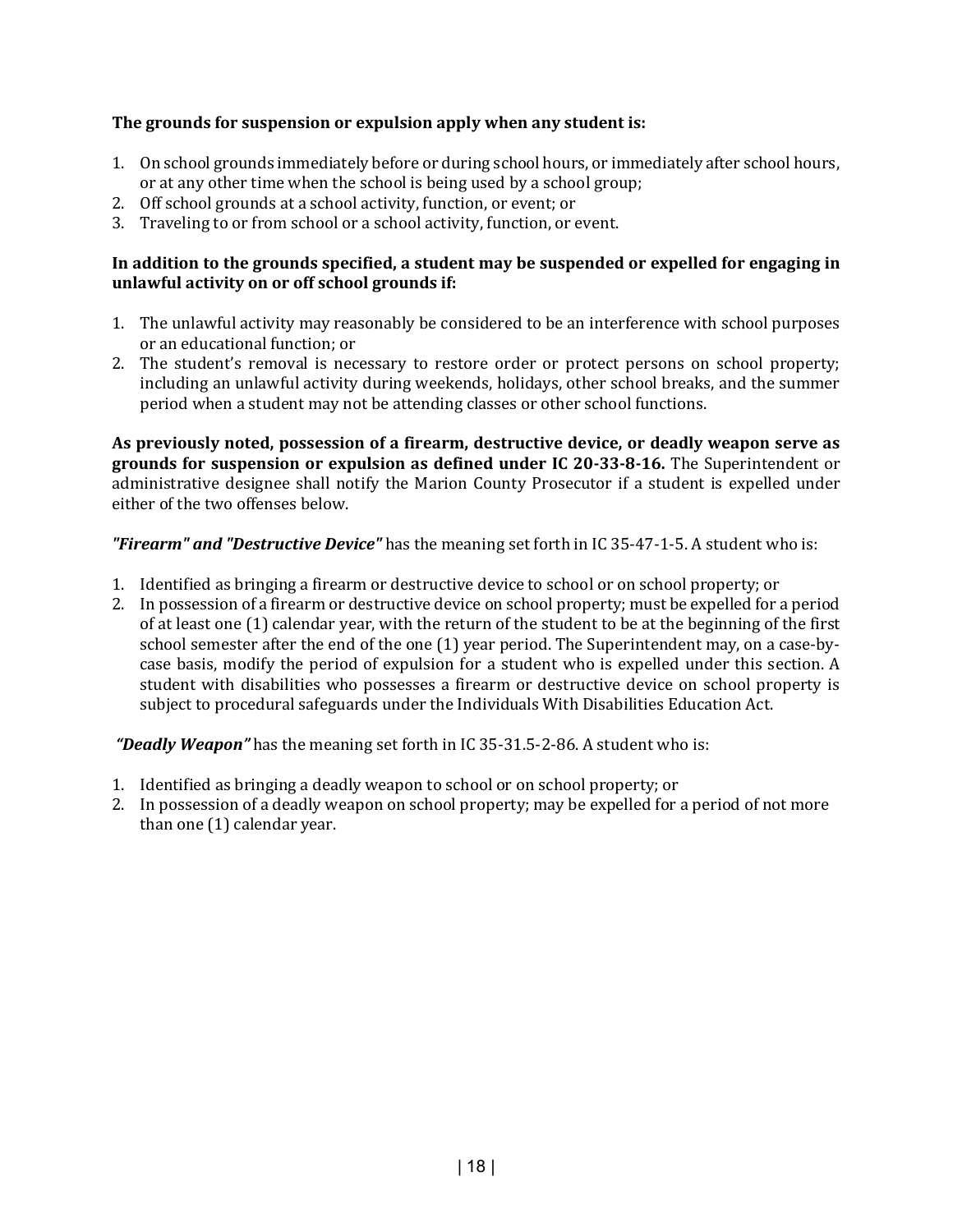### **SUSPENSION AND EXPULSION PROCEDURES**

School administrators have the right to suspend or expel students when such removal is reasonably necessary to carry out or to prevent an interference with the educational function.

When a student is recommended for expulsion by the principal, the student and parent/guardian will be afforded the opportunity to attend an expulsion meeting before an expulsion meeting examiner designated by the Superintendent. Attorneys are not allowed to be present at expulsion meetings. The expulsion meeting examiner will be responsible for providing the recommendations of appropriate disciplinary action following the expulsion meeting. Appeals of the expulsion examiner's decision are not heard by the MSDWT Board of Education. Appeals must be made through the county court system.

### **PROCEDURES FOR STUDENTS WITH DISABILITIES**

#### *Disciplinary Actions*

Part of a parent(s) role in partnership with the school is to gain an understanding for the school rules their student must follow. When a student with a disability breaks one of the school rules, he/she may be disciplined the same as a student without a disability. However, a student with a disability has additional protections in certain situations. Federal and state law sets forth the due process rights of students with disabilities who are recommended for suspension or expulsion. These rights are fully explained in the document, Navigating the Course: Finding Your Way Through Indiana's Special Education Law.

<https://www.doe.in.gov/specialed/laws-rules-and-interpretations>

#### *Disciplining Students with a 504 Plan*

Students with a Section 504 Plan are subject to the same disciplinary action as a non-disabled student, provided that the student's behavior is not a manifestation of the student's qualifying disability. A 504 Team must conduct a manifestation determination whenever a disabled student is subject to out-of- school suspension for 10 consecutive school days or more. If the 504 Team concludes that the violation is a manifestation of the student's qualifying disability, the discipline process must end and the 504 Team should review the 504 Plan to determine if changes are appropriate. If the violation is not a manifestation, the student is subject to the same disciplinary action that any non-disabled student would receive for the same violation.

#### **MONITORING STUDENT DISCIPLINE**

The district and each school will monitor and track student discipline data each quarter through the Quality Assurance Review process. At the conclusion of each school, school teams and district teams will analyze and evaluate student discipline data making decisions leading to continuous improvement.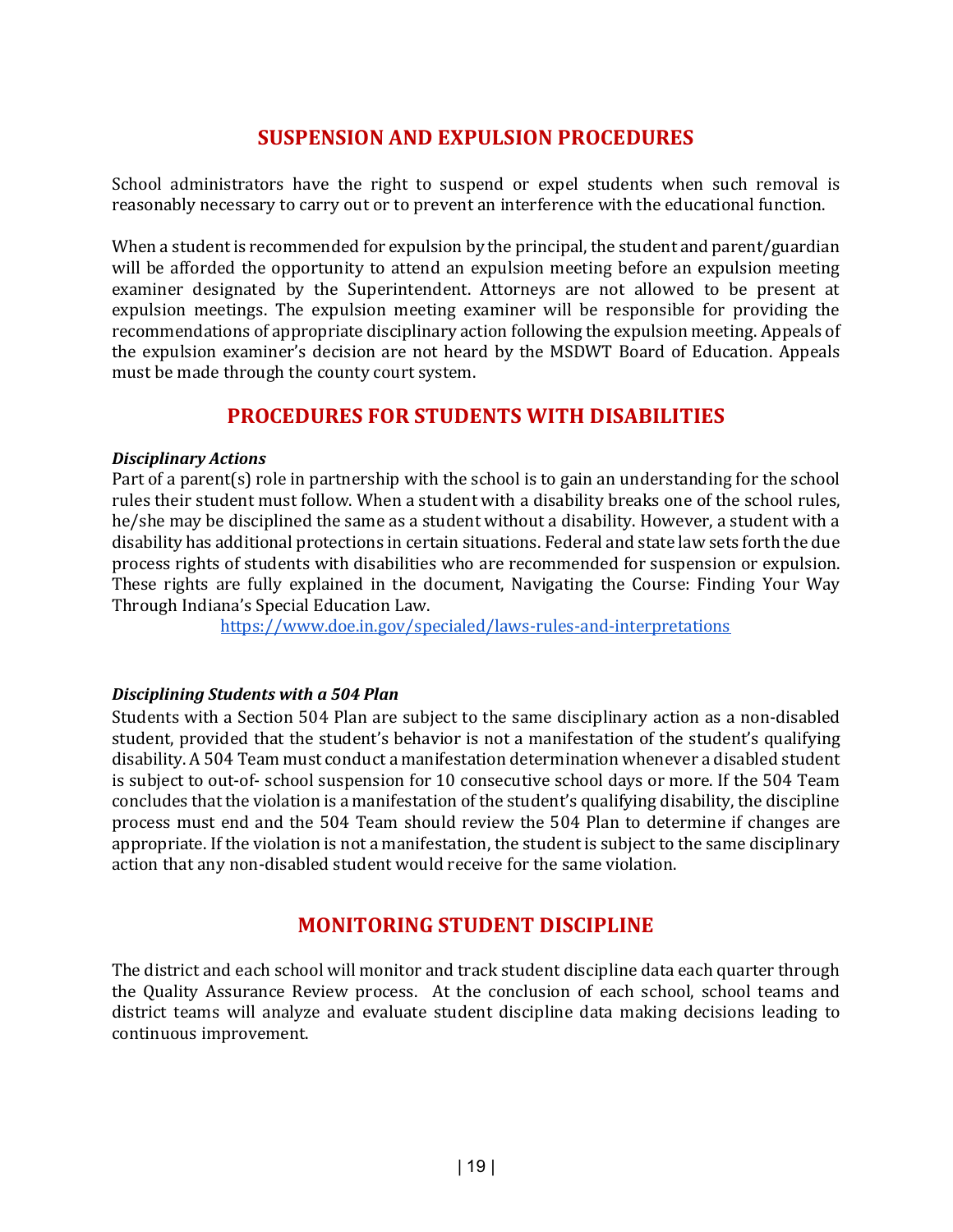# **CONCLUSION**

It is important to emphasize that this Student Code of Conduct contains suggested guidelines for specific behaviors, but principals and other MSDWT staff retain discretion to consider the totality of the circumstances as they make discipline decisions.

School staff will be provided professional development opportunities to ensure the safety and security of our students and the fair and equitable implementation of disciplinary policies, regulations, and protocols.

Further, this is a living document, as part of the district's effort to reduce suspensions, increase student engagement, and ensure equitable outcomes for all students. District administrators will continue to evaluate data and gather feedback from a wide array of stakeholders to ensure the aspects of this Code of Conduct meet the needs of students and staff.

MSDWT leadership remains committed to working with students, parents/guardians, and staff as we refine our disciplinary practices to support MSDWT students' to demonstrate the core expectations of safety, respect, and responsibility.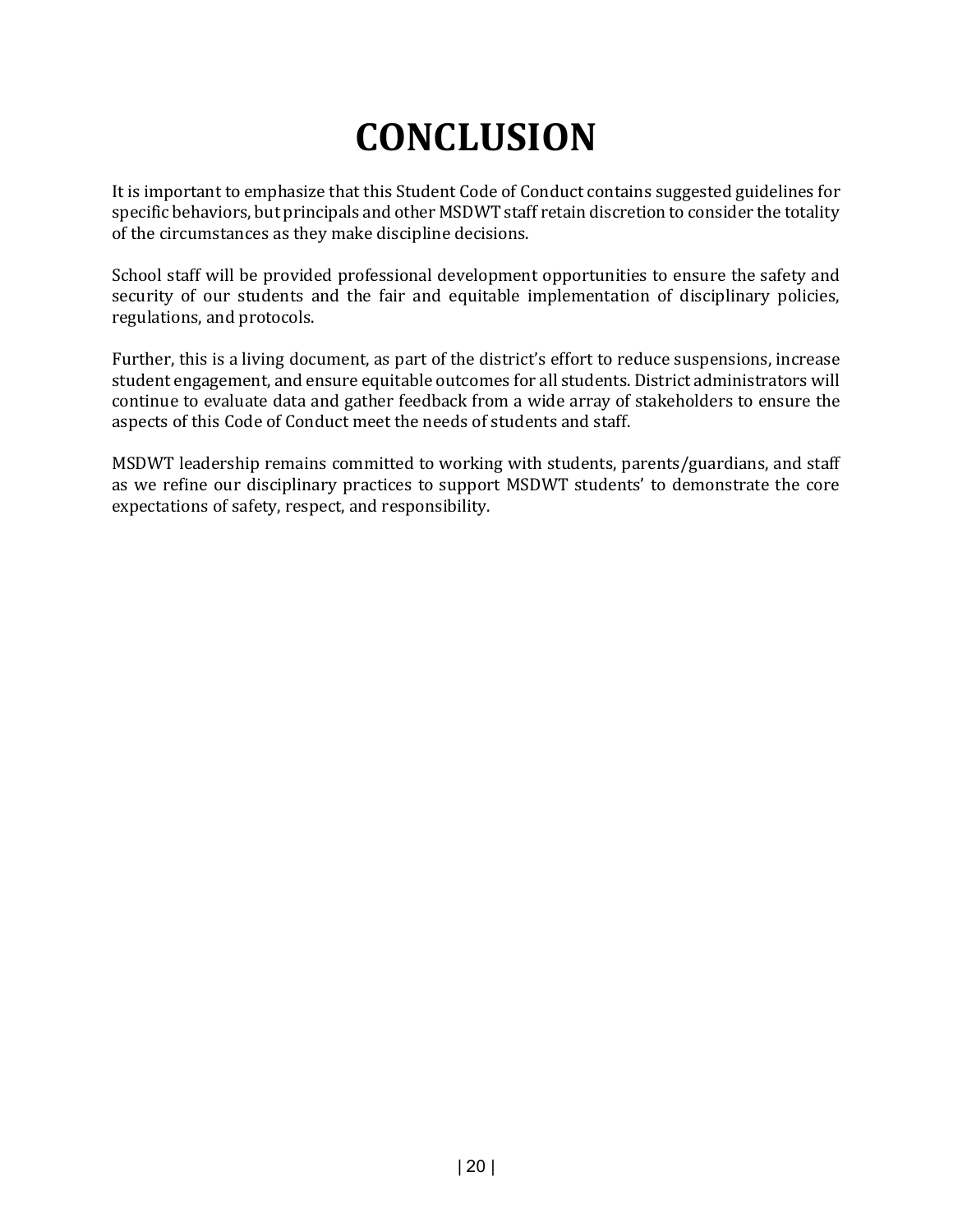# **Definitions of Behavior Violations**

| <b>Behavior Violation</b>                                         | <b>Behavior Definition</b>                                                                                                                                                                                                                                                                                                                                                                                                                                                           |
|-------------------------------------------------------------------|--------------------------------------------------------------------------------------------------------------------------------------------------------------------------------------------------------------------------------------------------------------------------------------------------------------------------------------------------------------------------------------------------------------------------------------------------------------------------------------|
| <b>Academic Dishonesty</b>                                        | Students are expected to demonstrate responsibility by doing their own<br>work and submitting authentic products. Students should avoid<br>plagiarizing work and forging documents. Students must not use, submit<br>or attempt to obtain data or answers dishonestly, by deceit or by means<br>other than those approved by the teacher.                                                                                                                                            |
| <b>Aggressive Behavior</b>                                        | Students are expected to resolve conflicts peacefully. Doing so<br>demonstrates respectful behavior. Students must not engage in any<br>physical contact that causes or may cause injury to others or objects.<br>Aggressive behavior is defined as aggressive physical contact that is NOT<br>characterized by physical blows.                                                                                                                                                      |
| Arson                                                             | Students are expected to support a safe school environment. Students<br>are not to set fire to any school building or property at school or school<br>sponsored events.                                                                                                                                                                                                                                                                                                              |
| Battery                                                           | Students are expected to resolve conflicts peacefully. Doing so<br>demonstrates respectful behavior. Students must not knowingly or<br>intentionally physically touch another person in a manner, which causes<br>bodily injury and results in arrest.                                                                                                                                                                                                                               |
| Bullying -<br>Combination two (2)<br>or more forms of<br>bullying | An overt repeated attempt to harass or intimidate someone by<br>engaging in at least 2 of the following acts: electronic bullying, physical<br>bullying, social bullying, or verbal bullying. IC 20-33-8-0.2                                                                                                                                                                                                                                                                         |
| Bullying - Electronic                                             | Students are expected to show respect by treating everyone in the school<br>environment as if they are highly important. Students must not engage<br>in overt repeated electronic attempts to harass or intimidate someone<br>by engaging in commentary through the use of electronic devices such as<br>computer or cell phones. IC 20-33-8-0.2                                                                                                                                     |
| Bullying - Physical                                               | Students are expected to show respect by treating everyone in the school<br>environment as if they are highly important. Students must not engage<br>in overt repeated physical attempts to harass or intimidate someone by<br>hurting a person's body or possessions. IC 20-33-8-0.2                                                                                                                                                                                                |
| <b>Bullying - Social</b>                                          | Students are expected to show respect by treating everyone in the school<br>environment as if they are highly important. Students must not engage<br>in overt repeated social attempts to harass or intimidate someone by<br>engaging in behavior aimed to hurt a person's reputation or relationship,<br>telling other students not to be friends with another student, leaving a<br>student out on purpose, spreading rumors or embarrassing a person in<br>public. IC 20-33-8-0.2 |
| <b>Bullying - Verbal</b>                                          | Students are expected to show respect by treating everyone in the school<br>environment as if they are highly important. Students must not engage<br>in overt repeated verbal attempts to harass or intimidate someone by<br>saying mean things, including ongoing teasing, name-calling, taunting,<br>inappropriate sexual comments or threats to cause harm. IC 20-33-8-0.2                                                                                                        |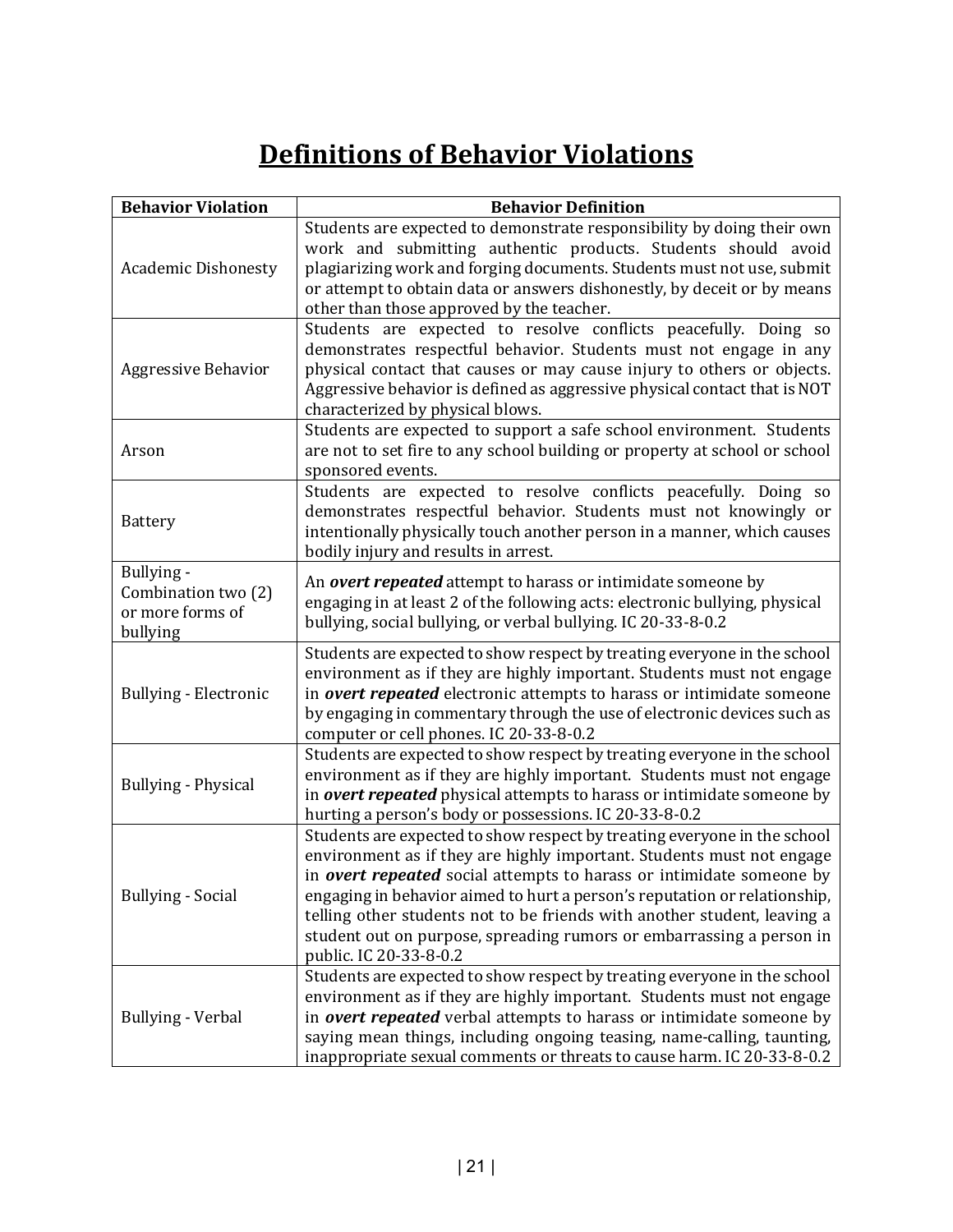| <b>Behavior Violation</b>            | <b>Behavior Definition</b>                                                                                                                                                                                                                                                               |
|--------------------------------------|------------------------------------------------------------------------------------------------------------------------------------------------------------------------------------------------------------------------------------------------------------------------------------------|
| <b>Continued Class</b><br>Disruption | Students are expected to demonstrate respect for/in the classroom<br>Students should refrain from engaging in repeated<br>environment.<br>behaviors that disrupt or interfere with an orderly and effective<br>academic environment.                                                     |
| Disrespect                           | Students are expected to show respect by treating everyone in the<br>school environment as if they are important. Students must not show<br>disregard toward anyone in the school environment or at a school-<br>sponsored event.                                                        |
| Failed to Show for<br>Consequence    | Students are expected to demonstrate responsibility by completing<br>assigned tasks. Students must report to all assigned settings and fulfill<br>assigned consequences as instructed by school staff.                                                                                   |
| False Alarm                          | Students are expected to demonstrate safety and responsibility by<br>maintaining a safe environment. Students must not activate emergency<br>alarms and/or make emergency phone calls and/or shout a false alarm<br>expect in the case of a true emergency.                              |
| Gambling                             | Students are expected to demonstrate responsibility engaging in<br>behaviors that have been approved by school staff. Students must not<br>engage in games of skill or chance for money or anything of value while<br>at school.                                                         |
| Inappropriate<br>Language/gestures   | Students are expected to demonstrate respect by using kind language<br>or gestures. Students must not verbally, electronically or by written<br>words or gestures, photographs, drawings, direct profanity or offensive<br>descriptors toward anyone in the school environment.          |
| Sexual Harassment                    | Students are expected to demonstrate responsible and safe behavior by<br>regarding the personal boundaries of others. Students must not engage<br>in any unwanted and repeated physical, verbal, or nonverbal actions<br>that are sexual in nature.                                      |
| Inappropriate Sexual<br>Misconduct   | Students are expected to demonstrate responsible and safe behavior by<br>regarding the personal boundaries of others. Students must not engage<br>in behavior that is sexual in nature toward another or self, while at<br>school or school sponsored events/bus.                        |
| Inappropriate<br>Touching            | Students are expected to demonstrate responsible and safe behavior by<br>regarding the personal boundaries of others. Students must not engage<br>in any behavior or physical contact that may involve touching or<br>exposing their own private area or another student's private area. |
| <b>Inciting Behaviors</b>            | Students are expected to demonstrate responsibility by contributing to<br>a positive, respectful, and safe environment. Students must not<br>contribute, instigate, encourage, or urge others to engage in behaviors,<br>which disrupt the educational environment.                      |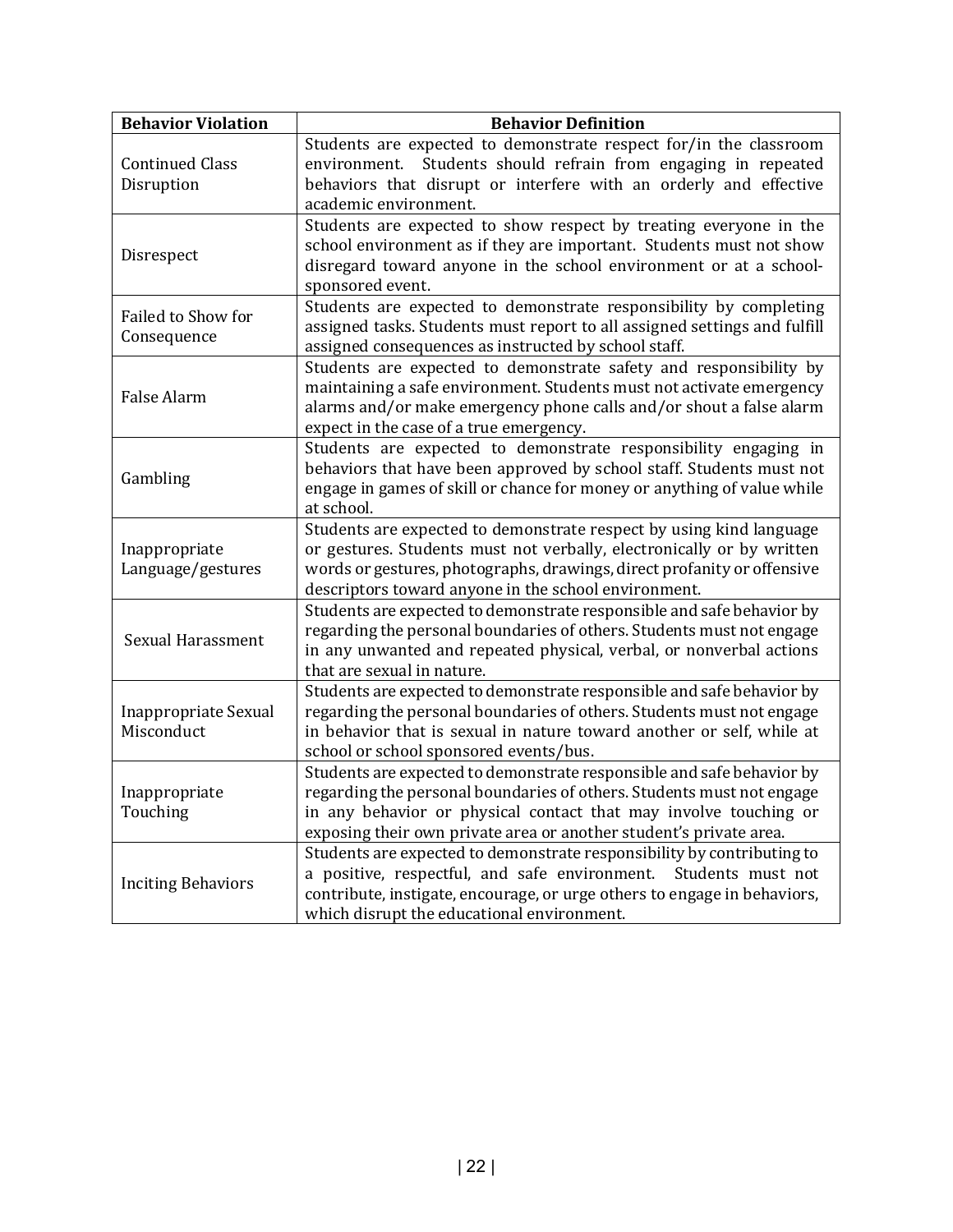| <b>Behavior Violation</b>                                        | <b>Behavior Definition</b>                                                                                                                                                                                                                                                                                                                                                                                                                                                              |
|------------------------------------------------------------------|-----------------------------------------------------------------------------------------------------------------------------------------------------------------------------------------------------------------------------------------------------------------------------------------------------------------------------------------------------------------------------------------------------------------------------------------------------------------------------------------|
| Intimidation                                                     | Students are expected to show respect by treating everyone in the<br>school environment as if they are highly important. Students must not<br>engage in any form of communication with another person with the<br>intent to force another person to engage in conduct against their will or<br>be placed in fear of retaliation.                                                                                                                                                        |
| <b>Physical Altercation</b>                                      | Students are expected to resolve conflicts peacefully. Doing so<br>demonstrates respectful behavior. Students must not physically fight<br>with another person. A Physical Altercation is defined as physical<br>contact exchanged between two or more people.                                                                                                                                                                                                                          |
| Possession/Use/<br>Distribution of<br><b>Alcoholic Beverages</b> | Students must demonstrate safe and responsible behavior by refraining<br>from bringing alcohol to school or school sponsored events. Students<br>must not use, be under the influence of, or buy or sell alcohol while at<br>school or while attending school events. This section also applies to any<br>substance made to look like, or represented to be, alcohol and any<br>related paraphernalia.                                                                                  |
| Possession/Use/<br>Distribution of<br>Tobacco                    | Students are expected to protect their own health and safety, and the<br>health and safety of others while at school. Students must not possess,<br>distribute, smoke or use any kind of tobacco product, vaping or<br>associated paraphernalia.                                                                                                                                                                                                                                        |
| Possession of<br>Fireworks - Explosive                           | Students are expected to contribute to a safe learning environment.<br>Students must not bring to school or possess, handle, transmit, conceal<br>or use any fireworks (poppers, firecrackers, rockets, sparklers, smoke<br>bombs or other types) or other explosive while at school.                                                                                                                                                                                                   |
| Possession of<br>Inappropriate Object                            | are expected to demonstrate safety, respect,<br>Students<br>and<br>responsibility. Students should refrain from bringing objects to school<br>that disrupt the learning environment.                                                                                                                                                                                                                                                                                                    |
| Possession or Use of<br>Weapons                                  | Students are expected to contribute to a safe learning environment by<br>keeping dangerous objects out of school. Students must not possess,<br>handle, transmit or use as a dangerous weapon defined as an<br>instrument capable of harming another person.                                                                                                                                                                                                                            |
| Possession/Use/<br>Distribution of Control<br>Substance          | Students are expected to protect their own health and safety, and the<br>health and safety of others. Students must not possess, be under the<br>influence or distribute any substance that is classified as a controlled<br>substance while at school or school sponsored events. Students may<br>only possess and/ or use a controlled substance at school or school<br>sponsored events when under the supervision of school-based health<br>staff and with a medical authorization. |
| Refusal to Comply                                                | Students are expected to demonstrate respect and responsibility by<br>following school rules and expectations. Students should listen to and<br>follow the instructions of all adults while at school. Student must not<br>willfully disregard staff instructions.                                                                                                                                                                                                                      |